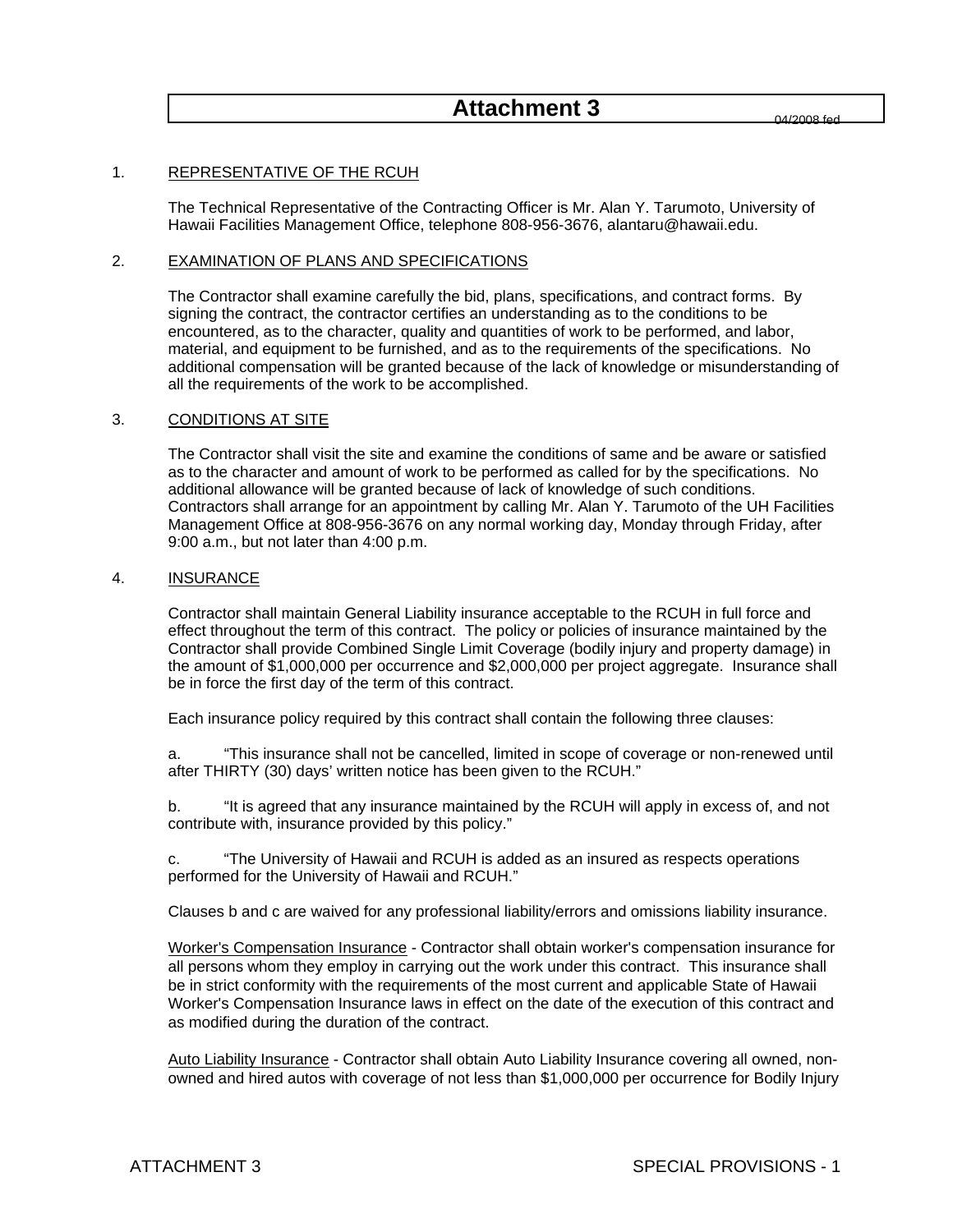(per person); not less than \$1,000,000 per occurrence for Bodily Injury (per accident); and not less than \$1,000,000 per occurrence for Property Damage. The required limit of insurance may be provided by a single policy or with a combination of primary and excess policies.

All insurance described herein shall be primary and cover the insured for all work to be performed under the contract, all work performed incidental thereto or directly or indirectly connected therewith, including traffic detour work or other work performed outside the work area and all change order work.

 Contractor agrees to deposit with the RCUH, on or before the effective date of this contract, certificates of insurance necessary to satisfy the RCUH that the insurance provisions of this contract have been complied with and to keep such insurance in effect and the certificates therefore on deposit with the RCUH during the entire term of this contract.

 The RCUH shall retain the right at any time to review the coverage, form, and amount of the insurance required hereby. If, in the opinion of the RCUH, the insurance provisions in this contract do not provide adequate protection for the RCUH, the RCUH may require the Contractor to obtain insurance sufficient in coverage, form, and amount to provide adequate protection. The RCUH's requirements shall be reasonable but shall be designed to assure protection from and against the kind and extent of the risks which exist at the time a change in insurance is required.

 The RCUH shall notify the Contractor in writing of changes in the insurance requirements; and if the Contractor does not deposit copies of acceptable insurance policies with the RCUH incorporating such changes within SIXTY (60) days of receipt of such notice, this contract shall be in default without further notice to the Contractor and the RCUH shall be entitled to all legal remedies.

 The procuring of such required policy or policies of insurance shall not be construed to limit the Contractor's liability hereunder nor to fulfill the indemnification provisions and requirements of this contract. Notwithstanding said policy or policies of insurance, the Contractor shall be obligated for the full and total amount of any damage, injury, or loss arising from its acts or omissions with respect to this contract.

#### 5. BUILDER'S RISK INSURANCE

 The Contractor shall take out a policy of builder's risk insurance in the amount equivalent to the contract amount, with the RCUH named as a loss payee under each policy, covering all work, labor, and materials furnished by such Contractor and its subcontractors against loss by fire, windstorm, lightning, explosion and other perils covered by the Extended Coverage Endorsement, and vandalism and malicious mischief.

The insurance policy shall contain the following:

 "This insurance shall not be cancelled, limited in scope of coverage or non-renewed until after THIRTY (30) days' written notice has been given to the RCUH."

 "All rights of subrogation are hereby waived against the University of Hawaii, RCUH and the State of Hawaii, their officers, employees, and agents."

A standard loss payee clause naming the RCUH as loss payee.

 Contractor agrees to deposit with the Financial Support Services Manager of RCUH, on or before the effective date of this contract, a certificate of insurance as evidence that such insurance provisions of this contract have been complied with and to keep such insurance in effect and the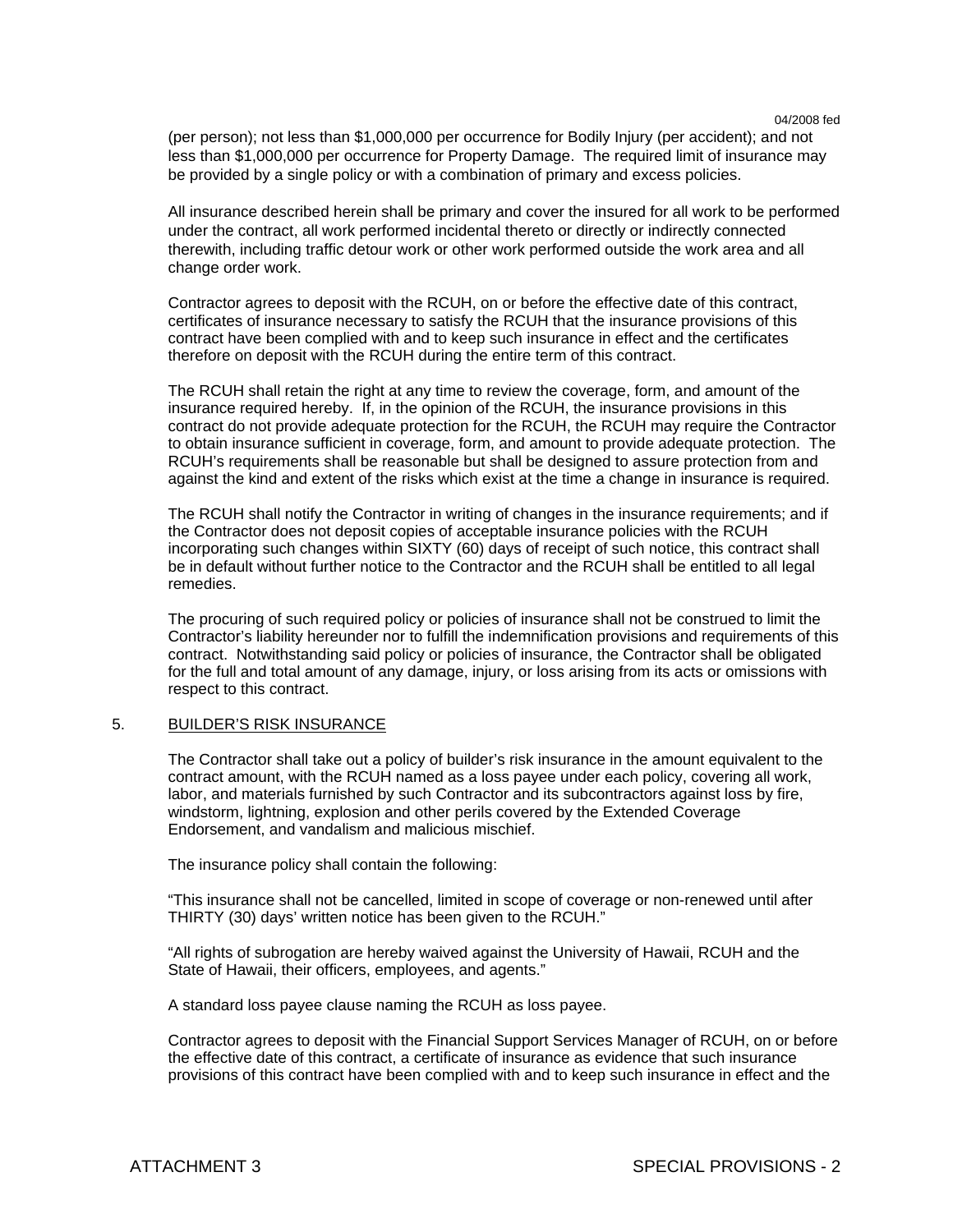certificates thereof on deposit with the RCUH during the entire term of this contract.

#### 6. INTENT OF PLANS AND SPECIFICATIONS

 It is intended that the plans and specifications shall include all work necessary for the proper completion of the work. The Contractor shall comply with the obvious intent and meaning of these specifications which shall be construed to include all labor and materials, measures and modes of work necessary to complete work herein specified in a workmanlike manner and to the satisfaction of the RCUH. In case of any discrepancy in the plans and specification, the matter shall be immediately submitted to the RCUH without whose decision said discrepancy shall not be adjusted by the Contractor.

#### 7. PERMITS AND LICENSES

 The Contractor shall obtain and pay for all necessary permits licenses, and give all notices required for the execution of the work.

#### 8. CONTRACTOR'S LICENSES

 In accordance with Section 444-9, Hawaii Revised Statutes, no person shall act, or assume to act, or advertise, as a general engineering contractor, general building contractor or specialty contractor without a license previously obtained under and in compliance with the provisions of Chapter 444, Hawaii Revised Statutes, and the rules and regulations of the Contractor's License Board.

#### 9. LISTING OF JOINT CONTRACTORS AND/OR SUBCONTRACTORS

 All bidders shall include name and nature of scope of work to be performed by each person or firm to be engaged by the bidder as a Joint Contractor or subcontractor in the performance of the contract as required by and specified on the bid pages. The form is provided and made a part of the bid form. All specialty work which the bidder is licensed to perform and has identified in its bid that it will perform, shall perform the work with its own employees. The list shall not be changed or altered after bid opening without the written consent of the RCUH.

#### 10. LAWS AND REGULATIONS

 This is a federal funded construction contract and as such is governed by applicable federal law and regulations including the following:

 Equal Employment Opportunity – Executive Order 11246, "Equal Employment Opportunity", as amended by E.O. 11375 and as supplemented by regulations at 41 CFR part 60, Office of Federal Contract Compliance Programs, Equal Employment Opportunity, Department of Labor.

 Copeland "Anti-Kickback" Act (18 U.S.C.874 and 40 U.S.C. 276c)- The Act provides that each contractor shall be prohibited from inducing, by any means, any person employed in the construction, completion, or repair of public work, to give up any part of the compensation to which he is otherwise entitled.

Davis-Bacon Act, as amended (40 U.S.C. 276a to a-7) - Contractors are required to pay wages to laborers and mechanics at a rate not less than the minimum wages specified in a wage determination made by the Secretary of Labor. In addition, contractors shall be required to pay wages not less than once a week.

 Contract Work Hours and Safety Standards Act (40 U.S.C. 327-333)-Under the law, contractor shall compute the wages of every mechanic and laborer on the basis of a standard work week of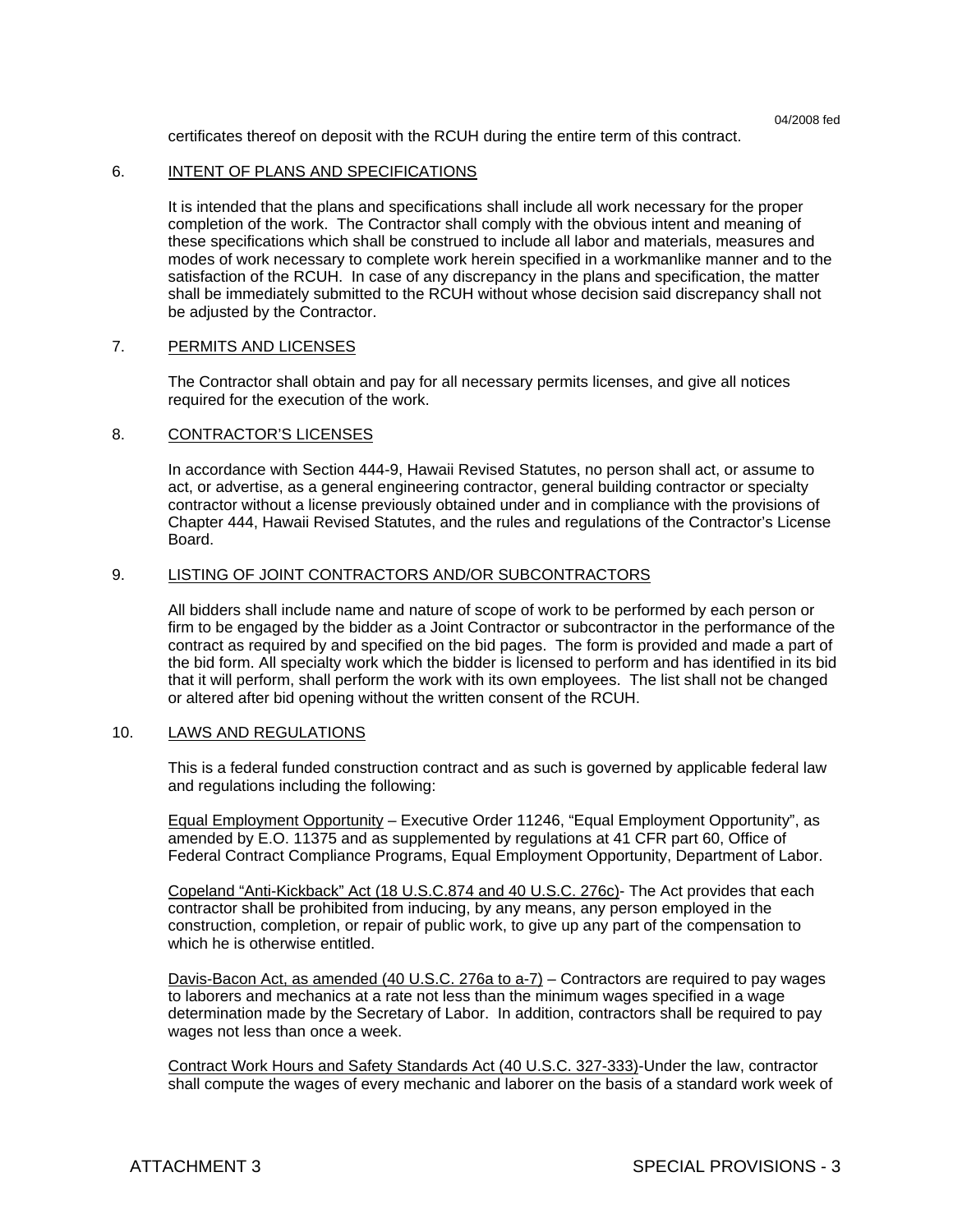40 hours. Work in excess of the standard work week is permissible provided that the worker is compensated at a rate of not less than 1 ½ times the basic rate of pay for all hours worked in excess of 40 hours in the work week.

 Rights to Inventions Made Under a Contract or Agreement – Rights to any invention resulting under this contract shall be governed by 37 CFR part 401.

 Clean Air Act (42 U.S.C. 7401 et seq.) and the Federal Water Pollution Control Act (33 U.S.C. 1251 et seq.), as amended – Contractor shall comply with cited clean air and water pollution acts.

Byrd Anti-Lobbying Amendment (31 U.S.C. 1352) - The contractor shall sign a certification attesting to their compliance with the cited law prior to execution of an agreement.

Debarment and Suspension (E.O.s 12549 and 12689) - The contractor shall sign a certification attesting to the compliance with the cited Executive Order(s) prior to execution of a contract.

The Contractor's attention is also directed to the following statutes in Hawaii Revised Statutes:

| Chapter 104 | Wages and Hours of Employees on Public Works |
|-------------|----------------------------------------------|
| Chapter 237 | <b>Tax Clearance</b>                         |
| Chapter 376 | Industrial Safety                            |
| Chapter 377 | Hawaii Employment Relations Act              |
| Chapter 383 | Hawaii Employment Security Law               |
| Chapter 386 | <b>Worker's Compensation Law</b>             |
| Chapter 387 | Wage and Hour Law                            |
| Chapter 388 | Payment of Wages                             |
| Chapter 392 | <b>Temporary Disability Insurance</b>        |
| Chapter 393 | Prepaid Health Care                          |
| Chapter 396 | Occupational Safety and Health               |
| Chapter 425 | Partnerships                                 |
| Chapter 444 | Contractors                                  |

 By signing the contract, the Contractor certifies that the statutes have been read and are understood. If applicable, the Contractor shall comply with the provisions and acknowledges any rights the RCUH has under these laws.

 The Contractor further agrees that the U.S. Comptroller General, University of Hawaii, RCUH, or any of their duly authorized representatives shall have access to, and the right to inspect or audit any directly pertinent books, documents, papers and records of the Contractor or any Subcontractor involving transactions related to this contract.

#### 11. PREVAILING WAGE REQUIREMENTS APPLICABLE TO ALL CONTRACTS FOR CONSTRUCTION OF PUBLIC WORKS IN EXCESS OF \$2,000 (INCLUDING ALTERATIONS,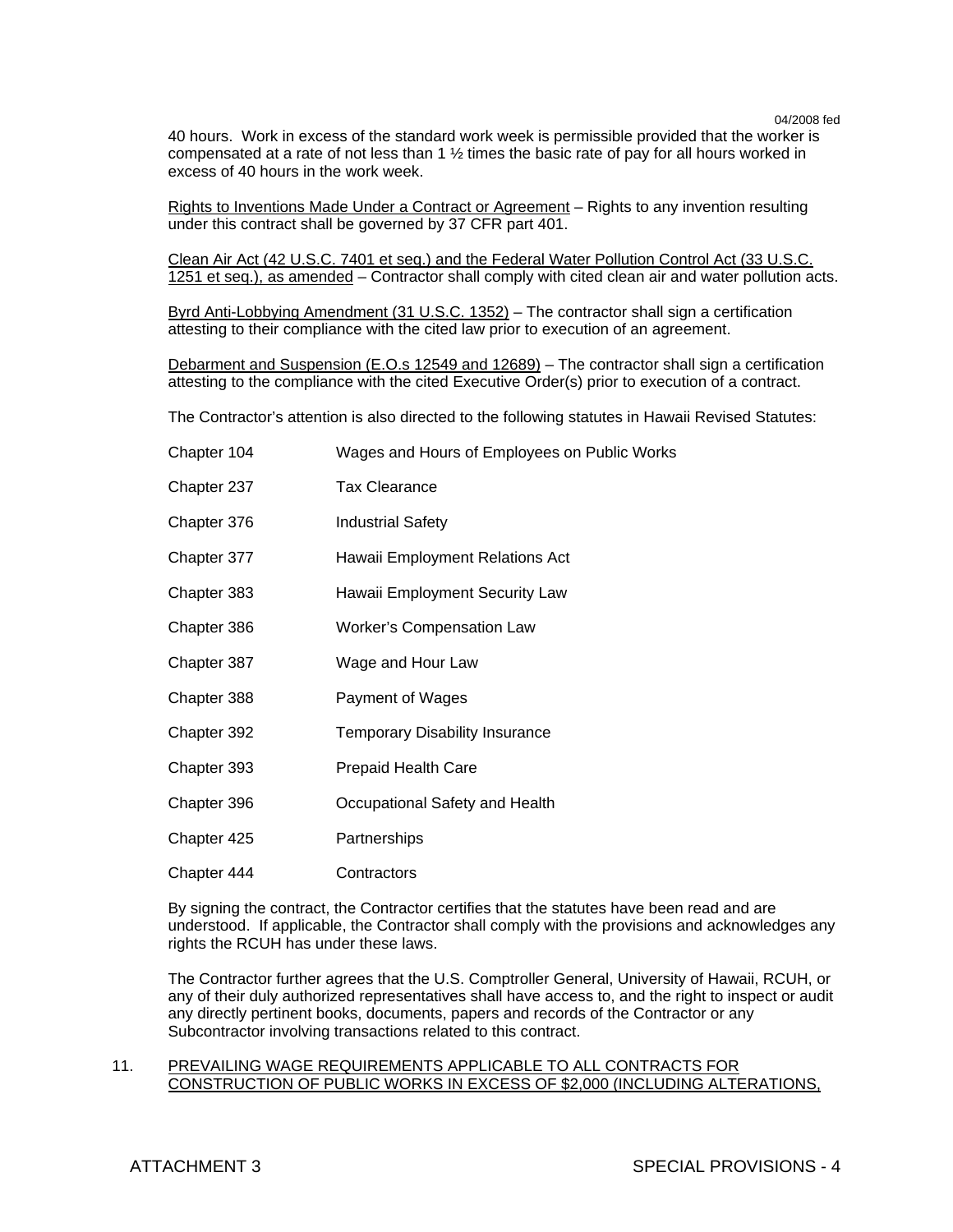### REPAIR, PAINTING AND DECORATING)

 In accordance with the provisions of the Davis Bacon Act and Chapter 104, Hawai'i Revised Statutes, the following shall be complied with by the Contractor, Subcontractor and others who are connected with this job.

 Federal law (40 U.S.C. 276a to a-7) provides that laborers and mechanics employed on federal funded construction contracts exceeding \$2,000 shall be entitled to minimum wages and any increases specified in a wage determination made by the Secretary of the U.S. Department of Labor. It is the responsibility of the Contractor to keep current of all changes to the prevailing wage rates.

 All laborers and mechanics engaged in the performance of this contract on the job site shall be paid prevailing wages not less than those determined by the Secretary of the U.S. Department of Labor to be the prevailing wages for corresponding classes of laborers and mechanics on any project of similar character in the State. Wage determinations are issued periodically by the U.S. Department of Labor and can be found at the following website:

#### http://www.gpo.gov/davisbacon/hi.html.

All rates are subject to change.

 The prevailing wages shall be periodically increased during the performance of the contract in an amount equal to the increase in the prevailing wages for those kinds of work as periodically determined by the Secretary of the U.S. Department of Labor. Notwithstanding the provisions of the original contract, if the prevailing wage has increased, the rate of pay of laborers and mechanics on a public work project shall be raised accordingly.

 Payroll records for all laborers and mechanics working at the site of the work shall be maintained by the General Contractor and its Subcontractors, if any, during the course of the work and preserved for a period of three years thereafter. Such records shall contain the name and address of each employee, the employee's correct classification, rate of pay, daily and weekly number of hours worked, deductions made and actual wages paid. Such records shall be made available for inspection by the Research Corporation of the University of Hawaii or any authorized representative thereof who may also interview employees during working hours on the job.

 A certified copy of all payrolls shall be submitted weekly to the RCUH Technical Representative. The General Contractor shall be responsible for the submission of certified copies of the payrolls of all Subcontractors. The certification shall affirm that the payrolls are correct and complete, that the wage rates contained therein are not less than the applicable rates contained in the wage determination decision of the Secretary of the U.S. Department of Labor attached to this contract, and that the classification set forth for each laborer or mechanic conforms with the work performed by the laborer or mechanic.

 The rates of wages to be paid shall be posted by the Contractor in a prominent and easily accessible place at the job site, and a copy of the rates of wages required to be posted shall be given to each laborer and mechanic employed under the contract by the Contractor at the time each laborer and mechanic is employed, except that where there is a collective bargaining agreement, the Contractor does not have to provide employees with the wage rate schedules.

 No laborer or mechanic employed on the job site shall be permitted or required to work on any Saturday, Sunday and legal holiday of the State, or in excess of EIGHT (8) hours on any other day unless the laborer or mechanic receives compensation for all hours worked on any Saturday, Sunday and legal holiday of the State, or in excess of EIGHT (8) hours on any other day at a rate not less than one and one half times the basic hourly rate of pay. For the purposes of determining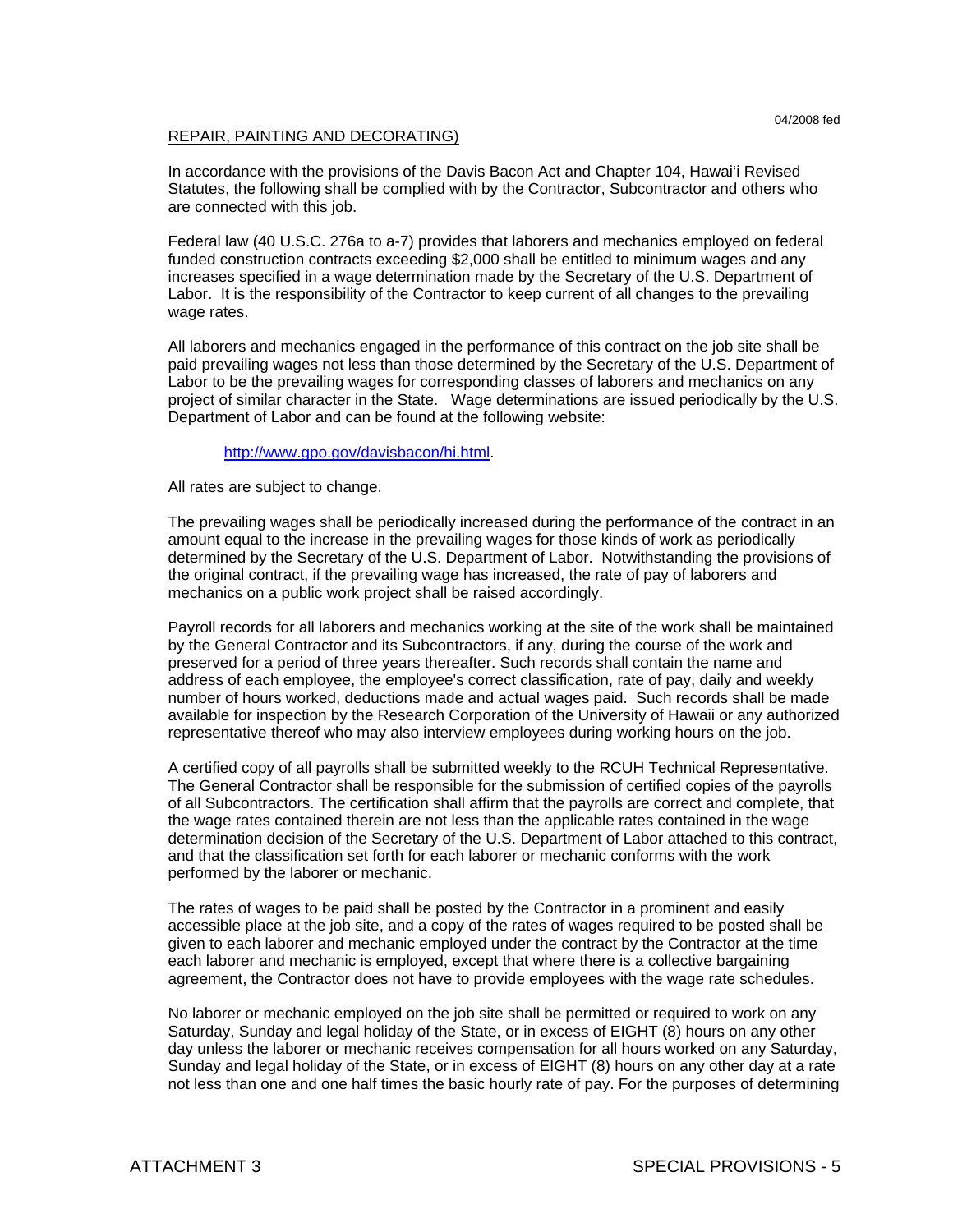overtime compensation under this sub-section, the basic hourly rate of any laborer or mechanic shall not be less than the basic hourly rate determined by the Secretary of the U.S. Department of Labor to be the prevailing basic hourly rate for corresponding classes of laborers and mechanics on projects of similar character in the State.

 The Contractor or Subcontractor shall pay all mechanics and laborers employed on the job site, unconditionally and not less often than once a week, and without deduction or rebate on any account, except as allowed by law, the full amounts of their wages including overtime, accrued to not more than five (5) working days prior to the time of payment, at wage rates not less than those deemed to be prevailing, regardless of any contractual relationship which may be alleged to exist between the Contractor or Subcontractor and laborers and mechanics

 The RCUH may withhold from the Contractor so much of the accrued payment as may be necessary to pay the laborers and mechanics the difference between the prevailing wages required by the contract and the wages received by such laborers mechanics.

 If the RCUH finds that any laborer or mechanic employed on the job site by the Contractor or any Subcontractor has been or is being paid wages at a rate less than the prevailing rate required by this contract or the specifications, or has not received full overtime compensation, the RCUH may, by written notice to the Contractor, terminate the Contractor's right, or the right of any Subcontractor, to proceed with the work or with the part of the work in which the required wages or overtime compensation have not been paid and may complete such work or part by contract or otherwise, and the Contractor and its sureties shall be liable to the RCUH for any excess costs occasioned thereby.

 For further information on this Act, the Contractor shall refer to the Davis Bacon Act and Chapter 104, Hawaii Revised Statutes.

### 12. MATERIALS AND EQUIPMENT

 Unless otherwise specifically provided for in the specifications, all equipment, materials and articles incorporated in the work covered by this contract are to be new and of the best grade of its respective kind for the purpose. The RCUH does not guarantee that the specified or prequalified product listed in the drawings and technical specifications are available at the time of bid or during the contract period.

 All material and equipment not conforming to the requirements of these contract documents, whether in place or not, shall be rejected and removed immediately from the site of work unless otherwise permitted by the RCUH in writing. No rejected material or equipment which has subsequently been made to conform shall be used unless and until written acceptance has been given by the RCUH. If the Contractor fails to comply forthwith with any order of the RCUH made under the provisions of this clause, the RCUH shall have the authority to remove and replace non-conforming materials and equipment and charge the cost of removal and replacement to the Contractor.

### 13. SUBSTITUTIONS TO BE APPROVED IN ADVANCE

 The manufacturer and model number of items identified in the TECHNICAL SPECIFICATIONS and PLANS are used as a measure of quality, style, appearance, and performance. Any brand or manufacture of equal or better quality to that specified will be considered for acceptance by the RCUH upon submission of a written request for approval of the proposed substitution with manufacturer's literature or brochures containing technical data on the proposed items being offered. Samples shall be submitted by the bidder for inspection by the RCUH.

Bidders shall send requests to the Technical Representative designed in SPECIAL PROVISION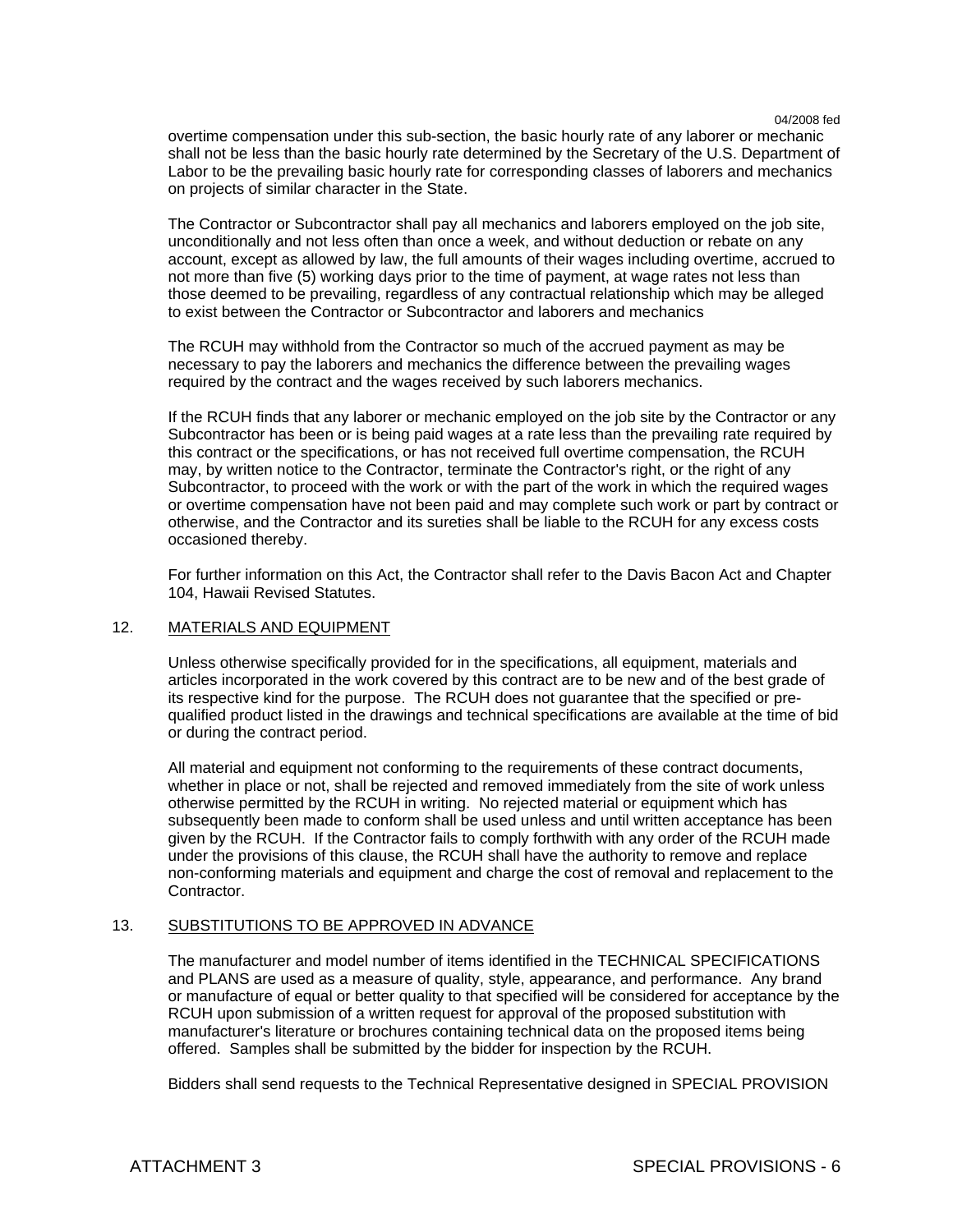S-1, no later than 4:00 p.m. on the date designated in the NOTICE TO BIDDERS.

 The RCUH may reject or deny any substitution that it may, in its discretion deem unequal, and the findings in this regard shall be accepted by the bidders as final and binding.

A bid which includes a substitution shall be considered only if the substitution has been approved in advance by the RCUH.

#### 14. WORKING DIRECTIVES

 After award of contract and prior to the start of work, the Contractor shall submit a schedule of work and proposed sequence of work to the RCUH for approval. No deviation from the approved schedule will be permitted without written approval.

 All work shall be scheduled with the RCUH. All work shall be expedited to shorten the shutdown time as much as possible. The work shall be coordinated and planned in a manner which will permit operation of University facilities without interruption.

 The contractor shall perform all work with extreme care to avoid damage to existing construction and installations. The existing building will be in use during the construction period. The Contractor shall make all necessary provisions to keep interferences to a minimum as to the scheduling of work and storage of materials. Scheduling and performance of work shall be done in such a manner as to cause the least possible inconvenience to personnel using the building and least possible interferences with the activities in and around the building.

 In the event the Contractor submits and the RCUH receives an accelerated schedule (shorter than the contract time), such will not constitute an agreement to modify the contract time or completion date, nor will the receipt, acceptance or approval of such a schedule incur any obligation by the RCUH. The RCUH will not be responsible if the Contractor does not meet its accelerated schedule.

### 15. REMOVAL OF DEFECTIVE NON-CONFORMING AND UNAUTHORIZED WORK

 All work which has been rejected as not conforming to the requirements of the contract shall be remedied or removed and replaced by the Contractor in an acceptable manner and no compensation will be allowed for such removal or replacement. Any work done beyond the work limits shown on the Plans and Technical Specifications or established by the RCUH or any additional work done without written authority will be considered as unauthorized and will not be paid for. Work so done may be ordered removed at the Contractor's expense.

 Scheduling Corrective Work – The Contractor shall perform its corrective or remedial work at the convenience of the RCUH and shall obtain the RCUH's approval of its schedule.

 Failure to Correct Work – If the Contractor fails to promptly commence to correct any defects of any nature within TEN (10) calendar days of any written order of the RCUH made under this clause, and thereafter to expeditiously complete the correction of said defects, the RCUH shall have the authority, without further notice to the Contractor or surety and without termination of contract, to cause defective work to be remedied or removed and replaced, and unauthorized work to be removed, at the Contractor's expense, and to deduct the costs from the monies due or to become due the Contractor under the contract.

#### 16. WORKMANSHIP AND CHARACTER OF WORKERS

 All work to be executed shall be of the highest quality and performed by skilled workmen in the best workmanlike manner. Any worker employed on the project by the Contractor or by any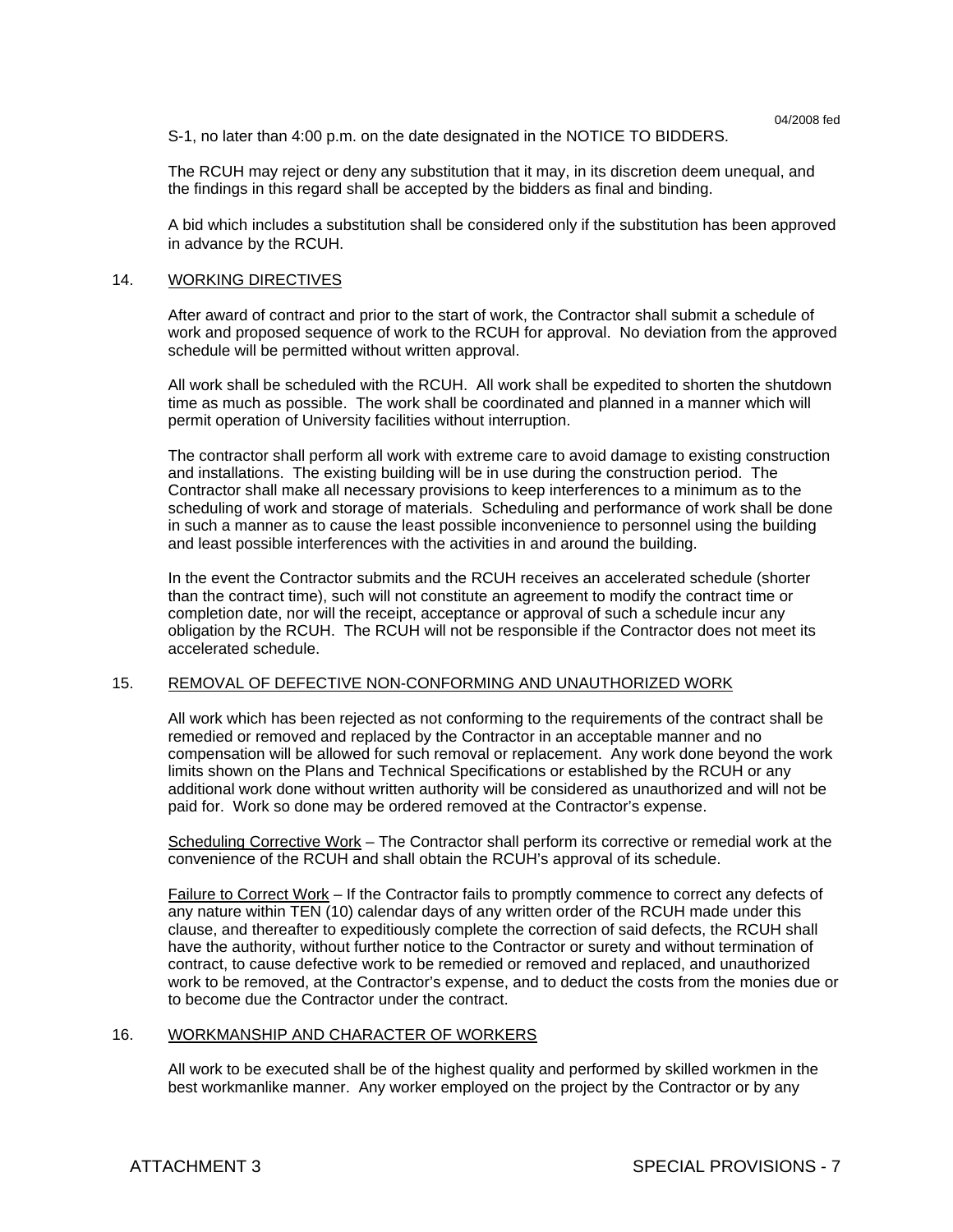subcontractor who the RCUH deems incompetent, careless, insubordinate, or otherwise objectionable shall at the written request of the RCUH, be removed forthwith by the Contractor or subcontractor employing such worker and shall not be employed again in any portion of the work without the written consent of the RCUH. Should the Contractor or subcontractor continue to employ, or again employ such person or persons on the project, the RCUH may withhold all payments which are or may become due, or the RCUH may suspend the work until its orders are followed, or both.

#### 17. INSUFFICIENT WORKERS

 A sufficient number of workers shall be present to ensure the work is accomplished at an acceptable rate. In addition, the proper ratio of apprentice to journey worker shall be maintained to ensure the work is properly supervised and performed. In the event that the RCUH finds insufficient workers are present to accomplish the work at an acceptable rate of progress or if a adequate number of journey workers are not present and not corrective action is taken by the Contractor after being informed in writing, the RCUH may terminate the contract as provided for under the Default clause of the contract.

# 18. COOPERATION BETWEEN CONTRACTOR AND THE RCUH

 During the contract period, the existing buildings and grounds will be occupied by the University. Therefore, while the new work is under construction, the Contractor shall confine its operations, materials, and equipment within the immediate vicinity of the new work and shall prearrange or schedule with the RCUH for all disruptive noise-producing construction activities so as not to unreasonably obstruct or interfere with any phase of activities of the University

#### 19. SUPERVISION OF WORK

 The Contractor shall provide a competent superintendent, satisfactory to the RCUH, on the work at all times during progress of the work with authority to act for the Contractor. The Contractor shall also provide an adequate staff to coordinate and expedite its work properly and shall at all times maintain competent supervision of its work and that of its subcontractors to ensure compliance with contract requirements.

#### . 20. MODIFICATION OF CONTRACT

 This Agreement may be modified by a Supplemental Agreement, which is accomplished by the mutual agreement of the parties and includes, but is not limited to, such changes as term extensions to the contract and change in scope of work. This agreement may be modified by a Change Order, which includes administrative and non-substantive changes, and is accomplished by written order signed by an authorized RCUH representative.

### 21. PROTECTION OF PERSONS AND PROPERTY

 Contractor shall provide adequate, clearly marked and/or lighted barricades or warning signs at all open trenches, excavation and contract work areas for the protection of the work and safety of the users and the public.

### 22. PROTECTION OF PROPERTY AND BUILDINGS

 The Contractor shall take all necessary precautions during the progress of the work to protect the buildings as well as adjoining property, roadways, walkways, trees, lawns, landscape, and buildings from damage and injury and shall promptly repair any such damage to the satisfaction of the RCUH, at no cost to the RCUH.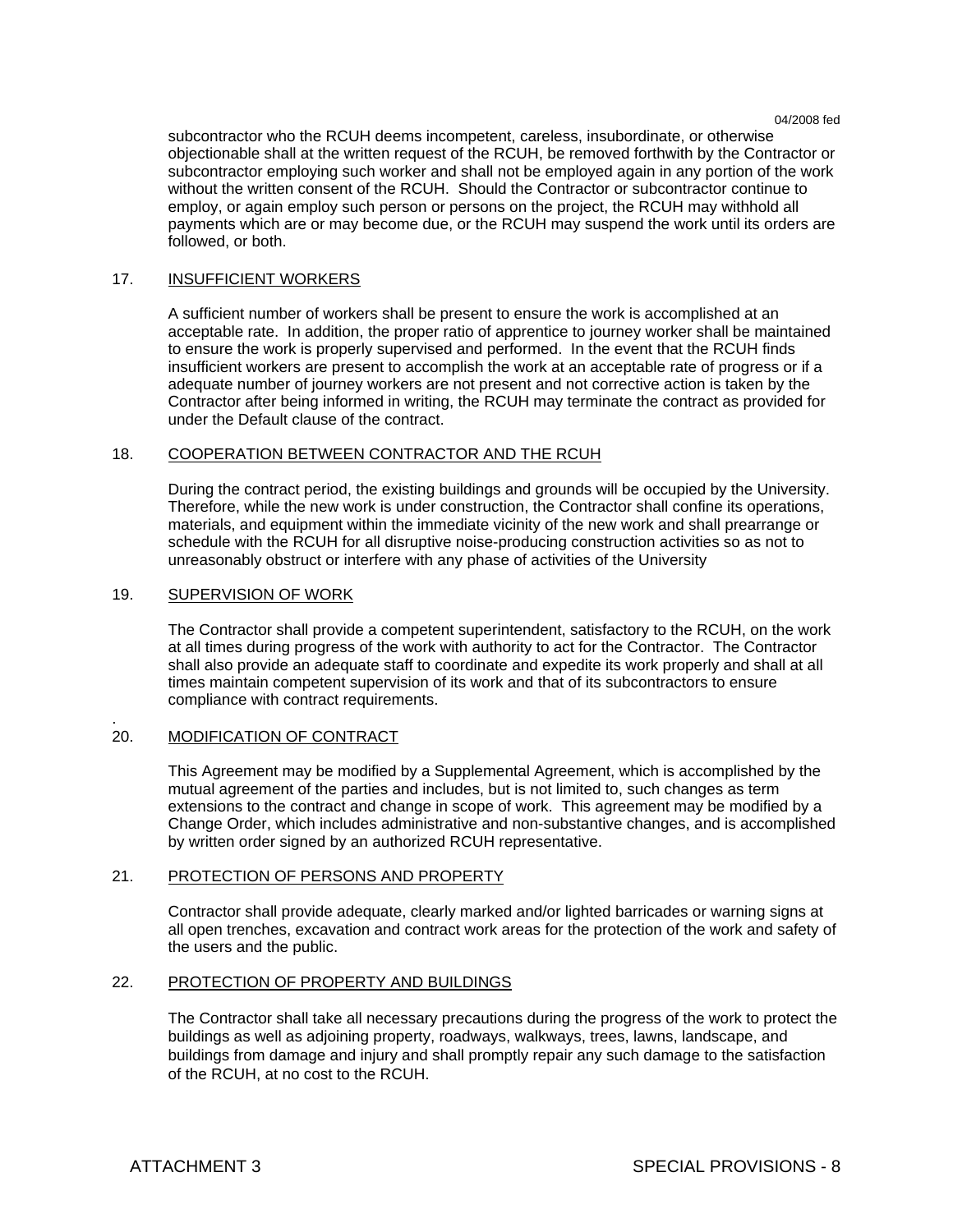# 23. INTERRUPTION OF AIR CONDITIONING (A/C) AND ELECTRICAL SERVICE

 The contractor shall schedule interruption of A/C and electrical services in such a manner so as to minimize such interruption to University operations. Air Conditioning interruptions shall be permitted only on Saturdays, Sundays, and holidays. Electrical interruptions shall be permitted only on Saturdays and holidays. The Contractor shall notify the RCUH, in writing, at least FIFTEEN (15) days in advance of any proposed interruption and shall obtain the approval of the RCUH prior to the interruption. Scheduled interruptions of electrical service shall not exceed TWELVE (12) hours.

#### 24. PARKING

 All Contractor's company vehicles (including vehicles with logos), needing access to the University of Hawaii Haleakala High Altitude Observatory Site where the Pan-STARRS observatories are located are required to park within the boundaries of the UH land. Maps will be provided to the Contractor clearly delineating those boundaries.

## 25. WATER AND ELECTRICITY

 The Contractor will be allowed to use electricity for construction purposes without charge. The Contractor is responsible for providing water for construction purposes.

#### 26. SANITARY FACILITIES

 The Contractor will be permitted to use the existing sanitary facilities at the Pan-STARRS observatory site.

### 27. EQUIPMENT ACCESS

The RCUH shall keep the area around the equipment reasonably clear so that the Contractor will have access to the equipment and so as not to limit or impair the ability of the Contractor to perform the services.

#### 28. MONITORING OF WORK

 An inspector, designated by RCUH's representative will make daily observation of the work at the site. The Contractor shall direct all inquiries, technical or administrative, to said inspector during construction.

#### 29. REMOVAL OF DEBRIS AND CLEANUP

 The Contractor shall, as directed during the progress of the work, remove and properly dispose of resultant dirt and debris and keep the premises reasonably clear. Before the work shall be considered completed, all equipment and unused materials provided for the work shall be removed and the building and premises will be in a neat and broom-clean condition.

### 30. INSPECTION

 All materials, equipment and workmanship shall be subject to inspection at any and all times during the period of installation. The RCUH has the right to reject defective or non-conforming material, equipment and workmanship. Rejected materials and equipment shall be promptly removed from the job site and satisfactorily replaced. Rejected workmanship shall be satisfactorily corrected.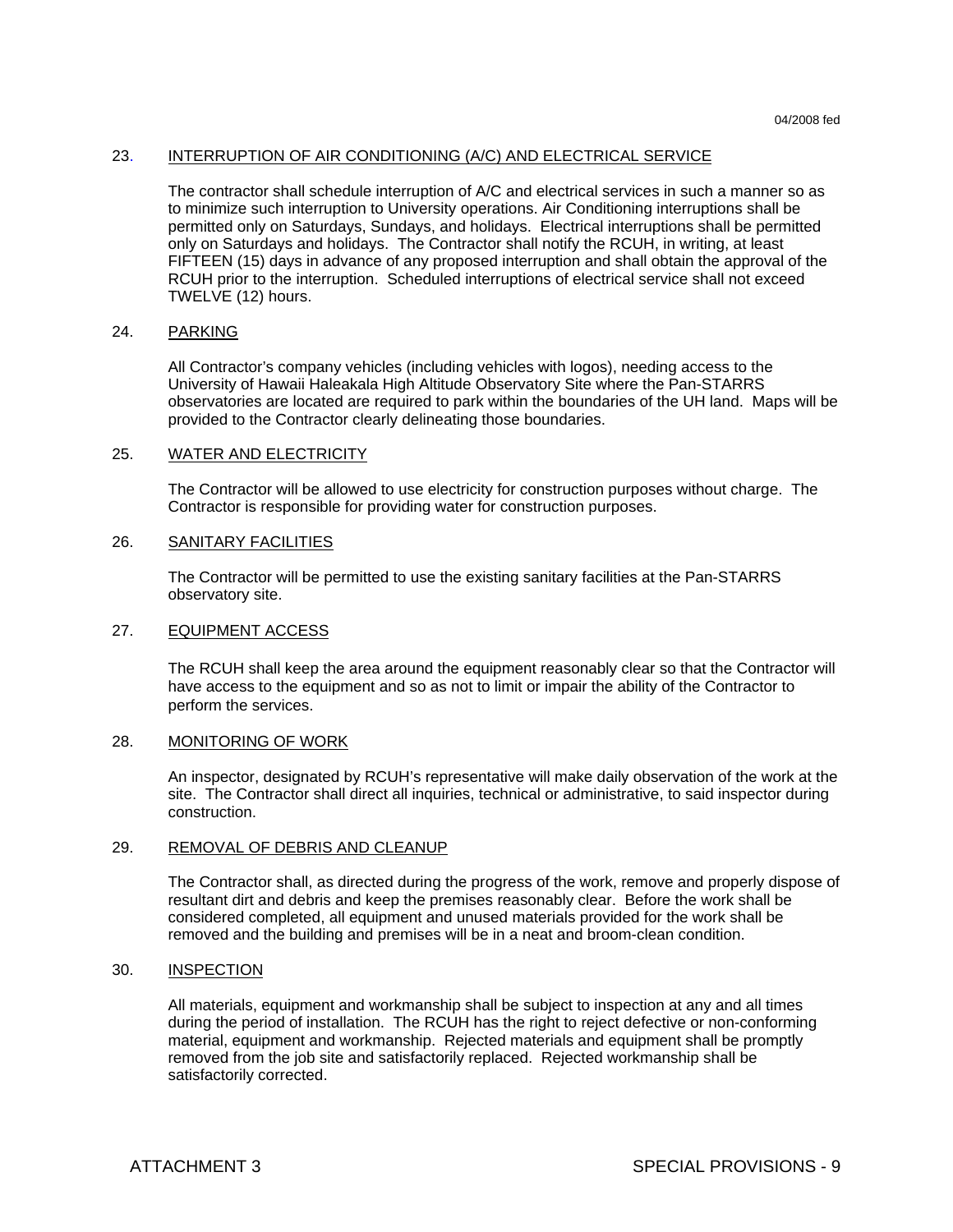### 31. ACCEPTANCE

 Upon completion of the job, the Contractor shall notify the RCUH in writing, to arrange for final inspection and acceptance. Final payment will not be made until acceptance of work by the RCUH.

### 32. GUARANTEE OF WORK

- A. Except as otherwise specified in the Technical Specifications, all work shall be guaranteed by the Contractor against defects resulting from the use of defective or inferior materials, equipment or workmanship for ONE (1) year from the date of final project acceptance.
- B. If, within any guarantee period, repairs, replacements or modifications are required as a result of the use of any materials, equipment or workmanship which is inferior, defective or not in accordance with the terms of this contract, the Contractor shall within FIVE (5) consecutive working days and without expense to the RCUH:
	- 1) Take corrective action to cure all defects identified by the RCUH; and
	- 2) Repair all damage to RCUH or University property occasioned by the defective condition. If any such property cannot be satisfactorily repaired or restored, the Contractor shall replace it.
- C. Whenever a manufacturer's guarantee on any product used in the performance of this contract exceeds ONE (1) year, such guarantee shall become a part of this contract. The Contractor shall complete the warranty form in the name of the RCUH and submit such form to the manufacturer within the time required to validate the warranty. The Contractor shall submit to the RCUH a photocopy of the completed warranty form as evidence that such warranty form was filed with the manufacturer.
- D. If there is any conflict between the terms of this section and the terms contained in the Technical Specifications, the terms of the Technical Specifications shall be controlling.

### 33. PROGRESS PAYMENTS TO CONTRACTOR

The RCUH will pay the contract price as hereinafter provided.

 The Contractor will be allowed progress payments on a monthly basis upon preparing the Contractor's Request for Progress Payment form and submitting it to the RCUH. The monthly payment shall be based on the items of work satisfactorily completed and the value thereof at unit prices and/or lump sum prices set forth in the contract as determined by the RCUH and shall be subject to compliance with SPECIAL PROVISION 11, PREVAILING WAGE REQUIREMENTS, of the contract.

 If requested by the RCUH, the Contractor shall furnish a breakdown of the total contract price showing the amount included therein for each principal category of the work, in such detail as requested, to provide a basis for determining progress payments.

 In the event the Contractor or any Subcontractor fails to submit certified copies of payrolls in accordance with SPECIAL PROVISION 11, PREVAILING WAGE REQUIREMENTS, of the contract, the RCUH may retain the amount due for items of work for which payroll affidavits have not been submitted on a timely basis notwithstanding satisfactory completion of the work until such records have been duly submitted. The Contractor shall not be due any interest payment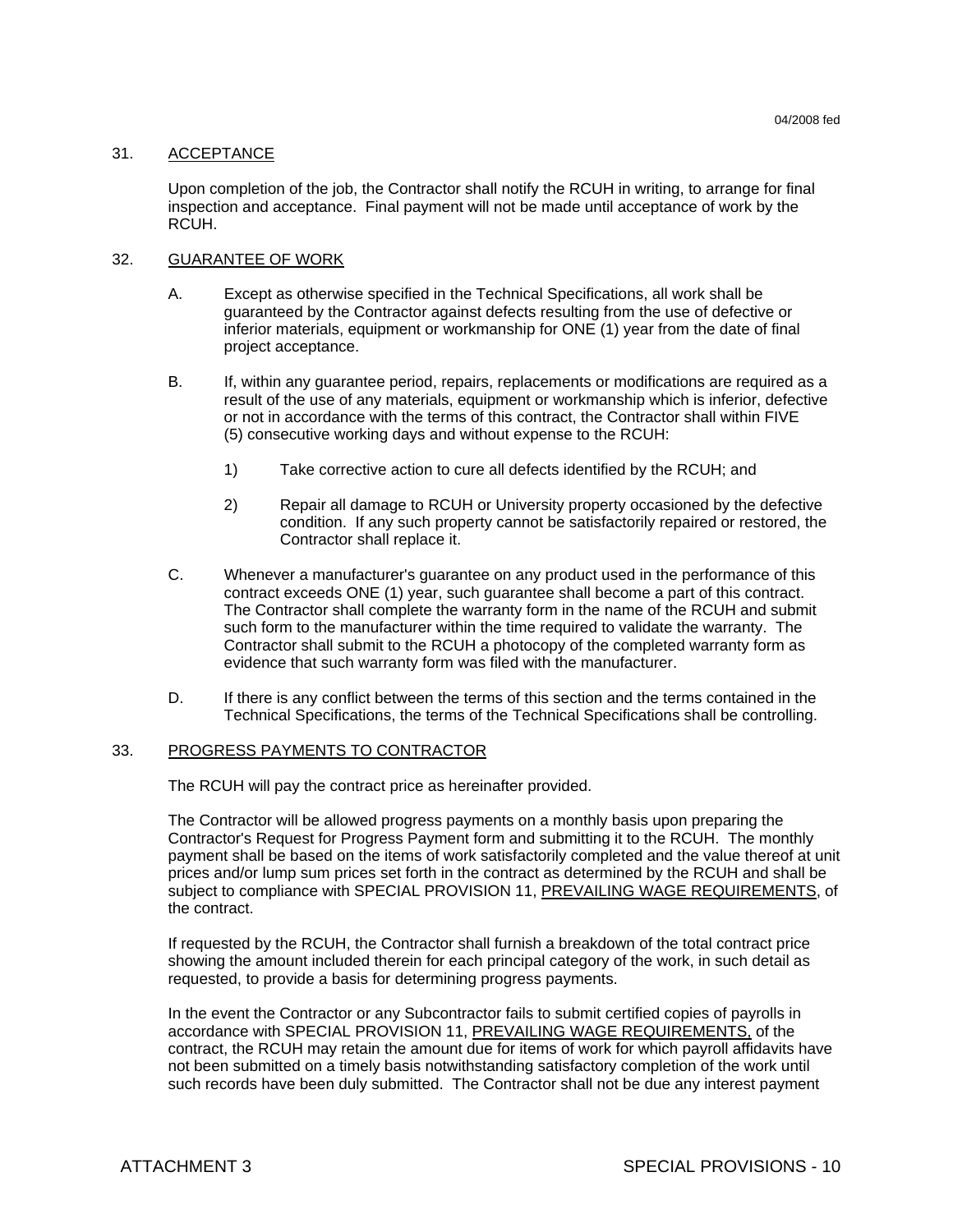for any amount thus withheld.

 Partial Payment for Materials - The Contractor shall also be allowed partial payments to the extent of NINETY PERCENT (90%) of the manufacturer's, supplier's, distributor's or fabricator's invoice cost of accepted materials to be incorporated in the work on the following conditions:

- 1) The materials are delivered and properly stored at the site of Work; or
- 2) For special items of materials accepted by the RCUH, the materials are delivered to the Contractor or subcontractor(s) and properly stored in an acceptable location within a reasonable distance to the site of Work.

Partial payments shall be made only if the RCUH finds that:

- 1) The Contractor has furnished bills of sale for the materials or otherwise demonstrates clear title to such materials and that it will be utilized on the work covered by this contract.
- 2) The materials are insured for their full replacement value to the benefit of the RCUH against theft, fire, damages incurred in transportation to the site, and other hazards.
- 3) The materials are not subject to deterioration.
- 4) In case of materials off the project site, the materials are not commingled with other materials not to be incorporated into the project.

 All material and work covered by progress payments made shall thereupon become the sole property of the RCUH, but this provision shall not be construed as relieving the Contractor from the sole responsibility for all material and work upon which payments have been made or the restoration of any damaged work, or as waiving the right of the RCUH to require the fulfillment of all of the terms of the contract.

### 34. PROMPT PAYMENT TO SUBCONTRACTORS

- A. Any money paid to a Contractor for work performed by subcontractor shall be disbursed to such subcontractor within TEN (10) days after receipt of the money in accordance with the terms of the subcontract; provided that the subcontractor has met all the terms and conditions of the subcontract and there are no bona fide disputes on which the RCUH has withheld payment.
- B. Upon final payment to the Contractor, full payment to the subcontractor, shall be made within TEN (10) days after receipt of the money; provided that there are no bona fide disputes over the subcontractor's performance under the subcontract.
- C. All sums retained or withheld from a subcontractor and otherwise due to the subcontractor for satisfactory performance under the subcontract shall be paid by the RCUH to the Contractor and subsequently, upon receipt from the RCUH by the Contractor, to the subcontractor within the applicable time periods specified in subsection 34.B and Section 103-10 HRS.
	- 1) Where a subcontractor has provided evidence to the Contractor of satisfactorily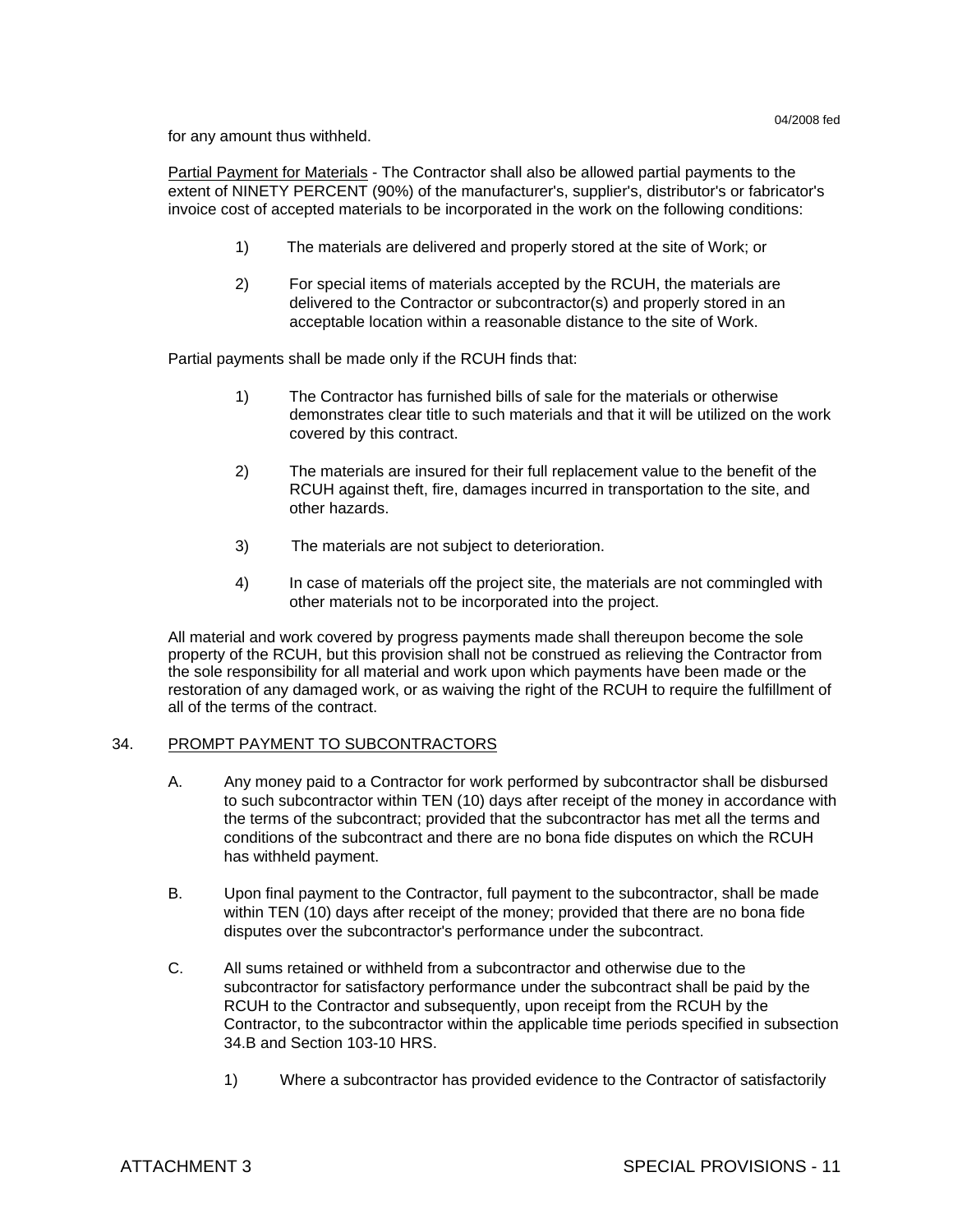completing all work under the subcontract and has provided a properly documented final payment request as described in subsection 34.E; and

- a) Has provided to the Contractor an acceptable performance and payment bond for the project executed by a surety company authorized to do business in the State, as provided in Section 53, RETAINAGE; or
- b) The following has occurred:

A period of NINETY (90) days after the day on which the last of the labor was done or performed and the last of the material was furnished or supplied has elapsed without written notice of a claim given to Contractor and the surety, as provided for in Section 103D-324 HRS, and

The subcontractor has provided to the Contractor:

An acceptable release of retainage bond, executed by a surety company authorized to do business in the State, in an amount of not more than two times the amount being retained or withheld by the Contractor.

Any other bond acceptable to the Contractor; or

Any other form of mutually acceptable collateral.

- D. If the RCUH or the Contractor fails to pay in accordance with this section, a penalty of one and one-half per cent per month shall be imposed upon the outstanding amounts due that were not timely paid by the responsible party. The penalty may be withheld from future payment due to the Contractor, if the Contractor was the responsible party. If a Contractor has violated subsection 34.B three or more times within TWO (2) years of the first violation, the Contractor shall be referred by the RCUH to the Contractor License Board for action under Section 444-17(14) HRS.
- E. Final Payment Request. A properly documented final payment request from a subcontractor, as required by subsection 34.C, shall include:
	- 1) Substantiation of the amounts requested;
	- 2) A certification by the subcontractor, to the best of the subcontractor's knowledge and belief, that:
		- a) The amounts requested are only for performance in accordance with the specifications, terms, and conditions of the subcontract;
		- b) The subcontractor has made payments due to its subcontractors and suppliers from previous payments received under the subcontract and will make timely payments from the proceeds of the payment covered by the certification, in accordance with their subcontract agreements and the requirements of this section;
		- c) The payment request does not include any amounts that the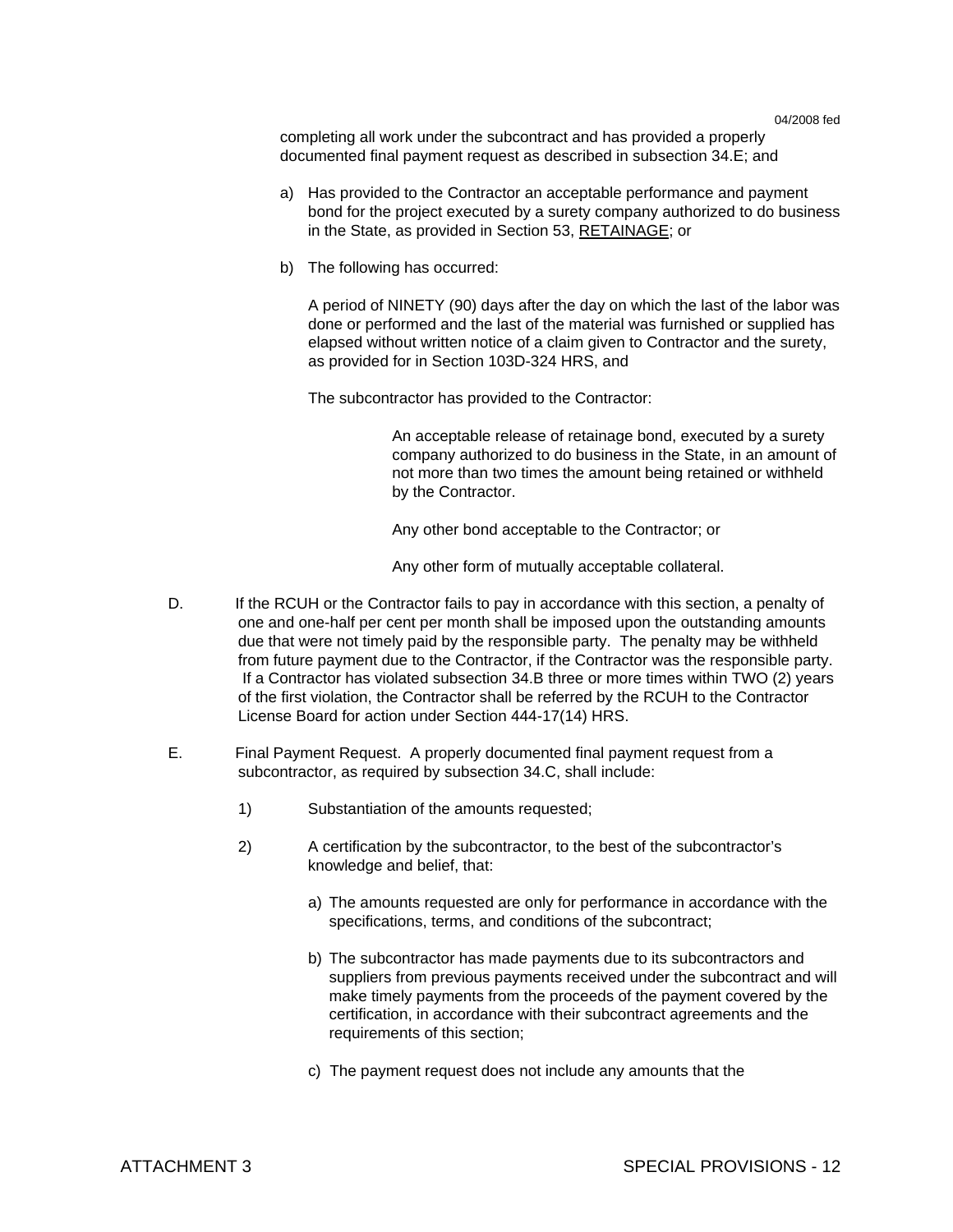subcontractor intends to withhold or retain from a subcontractor or supplier in accordance with the terms and conditions of their subcontract; and

- d) The submission of documentation confirming that all other terms and conditions required under the subcontract agreement have been fully satisfied.
- F. The RCUH shall return any final payment request that is defective to the Contractor within SEVEN (7) days after receipt, with a statement identifying the defect.
- G. A payment request made by a Contractor to the RCUH that includes a request for sums that were withheld or retained from a subcontractor and are due to a subcontractor may not be approved under subsection 34.C unless the payment request includes:
	- 1) Substantiation of the amounts requested; and
	- 2) A certification by the Contractor to the best of the Contractor's knowledge and belief, that:
		- a) The amounts requested are only for performance in accordance with the specifications, terms and conditions of the contract;
		- b) The subcontractor has made payments due to it subcontractors and suppliers from previous payments received under the contract and will make timely payments from the proceeds of the payment covered by the certification, in accordance with their subcontract agreements and the requirements of this section; and
		- c) The payment request does not include any amounts that the Contractor intends to withhold or retain from a subcontractor or supplier in accordance with the terms and conditions of their subcontract.
- H. The RCUH shall return any final payment request that is defective to the Contractor within SEVEN (7) days after receipt, with a statement identifying the defect.
- I. This section shall not be construed to impair the right of a contractor or a subcontractor at any tier to negotiate and to include in their respective subcontracts provisions that provide for additional terms and conditions that are requested to be met before the subcontractor shall be entitled to receive final payment under subsection 34.C of this section; provided that any such payments withheld shall be withheld by the RCUH.

### 35. FINAL PAYMENT

 Upon completion and acceptance of all work, the amount due the Contractor under this contract shall be paid upon the presentation of a properly executed invoice and after the Contractor shall have furnished the RCUH with a Tax Clearance Certificate, a SPO Form-22, Certification of Compliance for Final Payment, all specified closing documents and a release of all claims against the RCUH and University arising by virtue of this contract, other than claims in stated amounts as may be specifically excepted by the Contractor from the operation of the release.

### 36. VALUE ENGINEERING INCENTIVE

The following clause is applicable only if this contract exceeds \$100,000. Whenever VECP is mentioned in the following paragraphs, it shall mean "Value Engineering Change Proposal"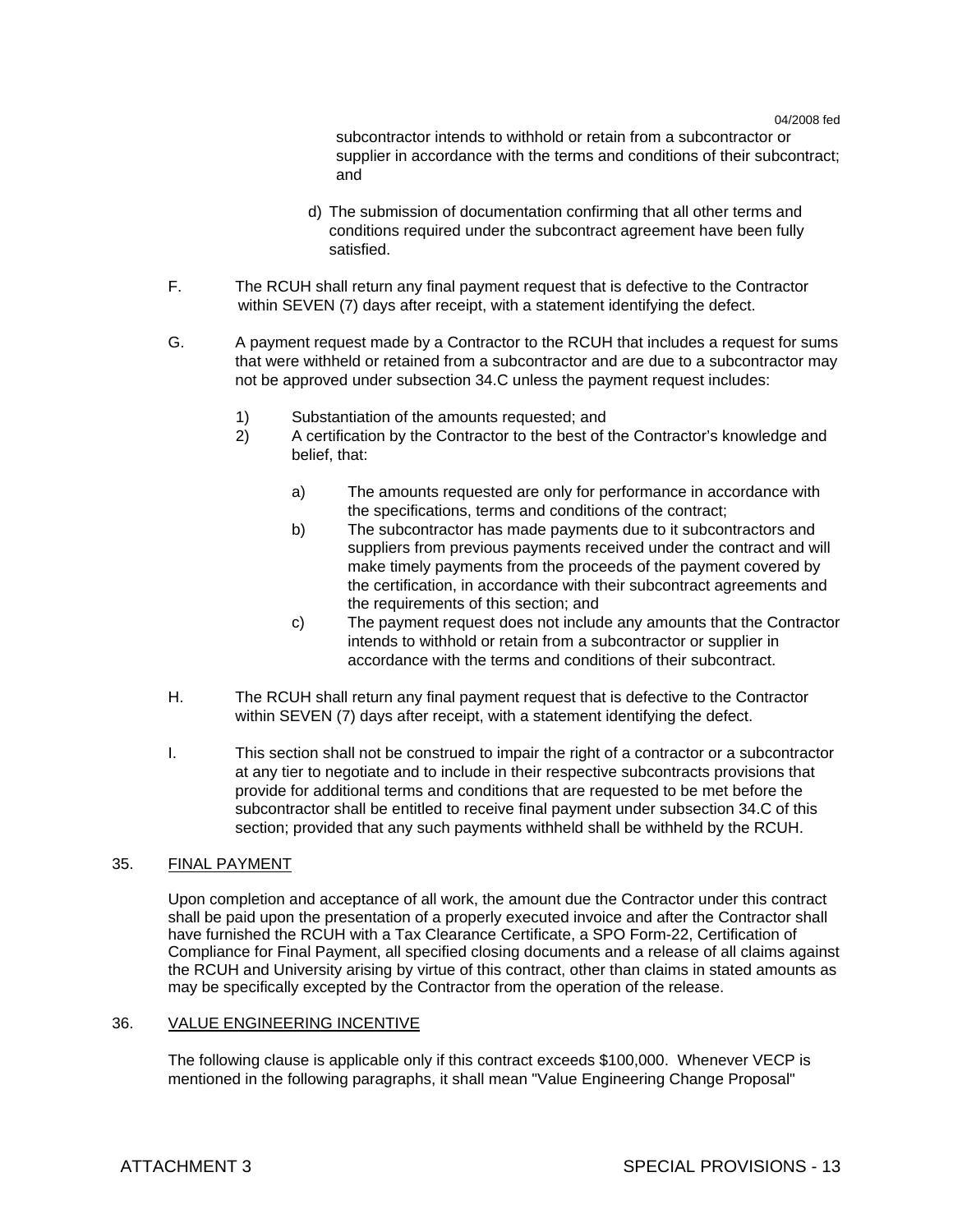### (VECP).

This clause applies to all VECP initiated and developed by the Contractor for changing the drawings, designs, specifications, or other requirements of this contract. This clause does not, however, apply to any VECP unless it is identified as such by the Contractor at the time of its submission to the RCUH.

All VECP must:

- 1) Result in a savings to the RCUH in the project cost of at least four thousand dollars (\$4,000) by providing less costly items than those specified herein without impairing any of their essential functions and characteristics such as service life, reliability, economy of operation, ease of maintenance, and necessary standardized features of the completed work;
- 2) Require, in order to be applied to this contract, a modification to this contract; and
- 3) Not adversely impact on the performance schedule or the contract completion date.

VECP Required Information - The VECP will be processed expeditiously and in the same manner as prescribed for any other proposal which would likewise necessitate issuance of a contract modification. As a minimum, the following information will be submitted by the Contractor with each proposal:

- 1) A description of the difference between the existing contract requirement and the VECP, and the comparative advantages and disadvantages of each;
- 2) An itemization of the requirements of the contract which must be changed if the VECP is adopted and a recommendation as to how to make each such change;
- 3) An itemized estimate of the reduction in performance costs that will result from adoption of the VECP taking into account the costs of implementation by the Contractor, including any amounts attributable to subcontracts, and the basis for the estimate;
- 4) A prediction of any effects the VECP would have on other costs to the RCUH, such as RCUH/University furnished property costs, of related items, and costs of maintenance and operation over the anticipated life of the material, equipment, or facilities as appropriate; the construction schedule, sequence and time; and bid item totals used for evaluation and payment purposes;
- 5) A statement of the time by which a modification adopting the VECP must be issued so as to obtain the maximum cost reduction during the remainder of this contract, noting any effect on the contract time; and
- 6) The dates of any previous submissions of the VECP, the numbers of any RCUH/University contracts under which submitted and the previous actions by the RCUH/University, if known.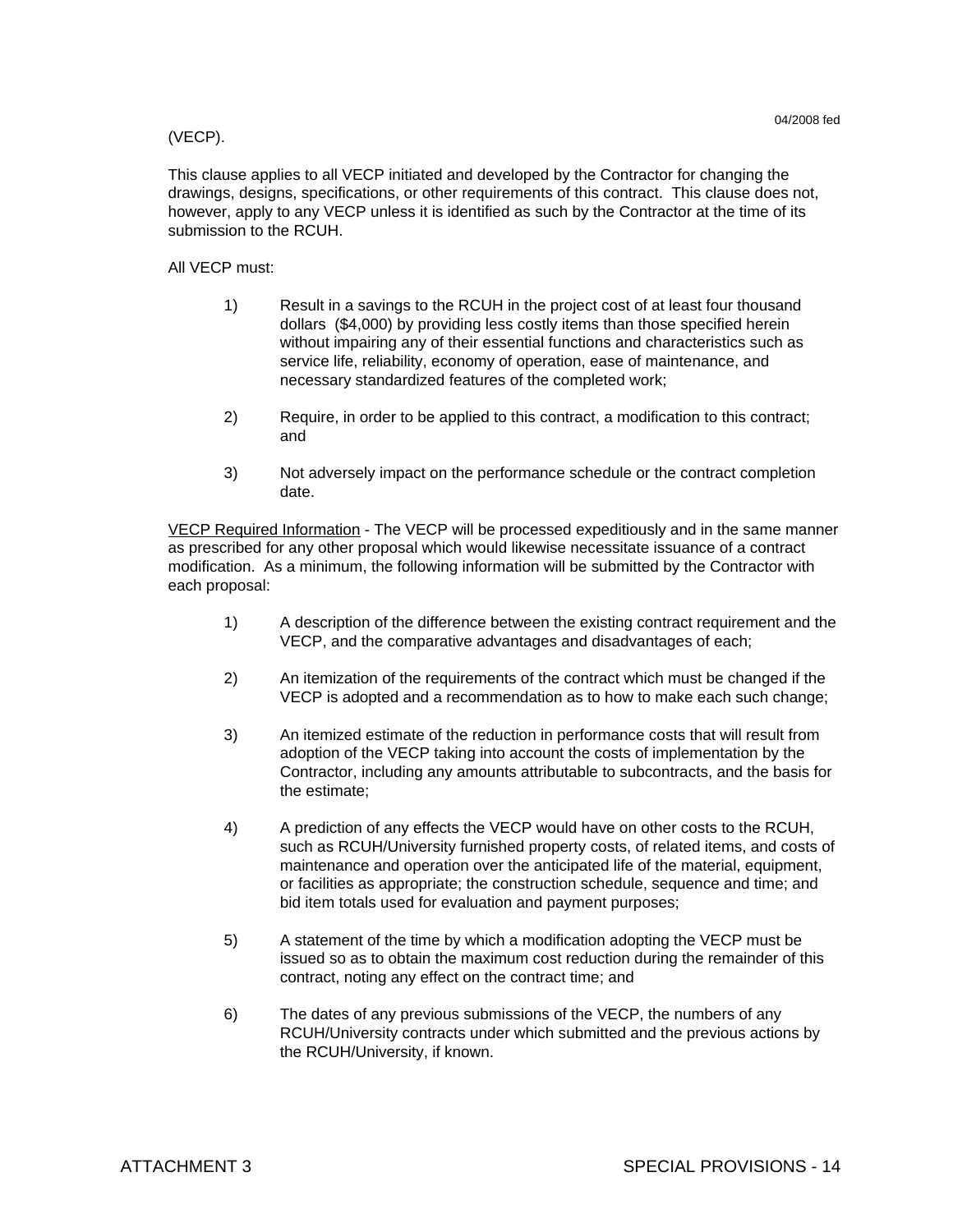Required Use of Licensed Architect or Engineer - When, in the judgment of the RCUH, a value engineering change proposal alters the design prepared by a registered professional architect or engineer, the Contractor shall ensure the changes to be prepared are by or under the supervision of a registered professional architect or engineer, and stamped and so certified.

Unless and until a modification applies a VECP to this contract, the Contractor shall remain obligated to perform in accordance with the terms of the existing contract. The RCUH shall not be liable for any delays in acting upon, or for any failure to act upon any proposal submitted pursuant to this clause.

The decisions of the RCUH as to the acceptance of any VECP under this contract shall be final.

Acceptance of VECP - The RCUH may accept in whole or in part any VECP submitted pursuant to this clause by issuing a modification which will identify the VECP on which it is based. Prior to issuance of the modification, the Contractor shall submit complete final contract documents similar to those of the original contract showing the accepted changes and the new design and features as well as the following:

- 1) Design calculations;
- 2) The design criteria used; and
- 3) A detailed breakdown of costs and expenses to construct or implement such revisions.
- 4) The change order will identify the final VECP on which it is based.

VECP Price Adjustments - If a VECP submitted pursuant to this clause is accepted under this contract, an equitable adjustment in the contract price and in any other affected provisions of this contract shall be made in accordance with this clause and "change order" clause of this contract. The equitable adjustment shall first be established by determining the effect on the Contractor's cost of implementing the change (including any amount attributable to subcontracts), and to the RCUH's charges to the Contractor for architectural, engineering, or other consultant services and the staff time required to examine and review the proposal. The contract price shall then be reduced by the total estimated decrease in the cost of performance minus FIFTY PERCENT (50%) of the difference between the amount of such total estimated decrease and any ascertainable costs to the RCUH which must be incurred to apply the VECP to this contract.

The Contractor may restrict the RCUH's right to use any sheet of a VECP or of the supporting data, submitted pursuant to this clause, in accordance with the terms of the following legend if it is marked on such sheet as follows:

"This data or information or both shall not be disclosed outside the RCUH/University, or be duplicated, used, or disclosed, in whole or in part, for any purpose other than to evaluate this value engineering change proposal submitted under said clause.

"This restriction does not limit the RCUH's right to use information contained in this data if it is or has been obtained from another source, or is otherwise available, without limitations. If such a proposal is accepted by the RCUH by issuance of a modification under the 'change order' clause of said contract after the use of this data in such an evaluation, the RCUH shall have the right to duplicate, use and disclose any data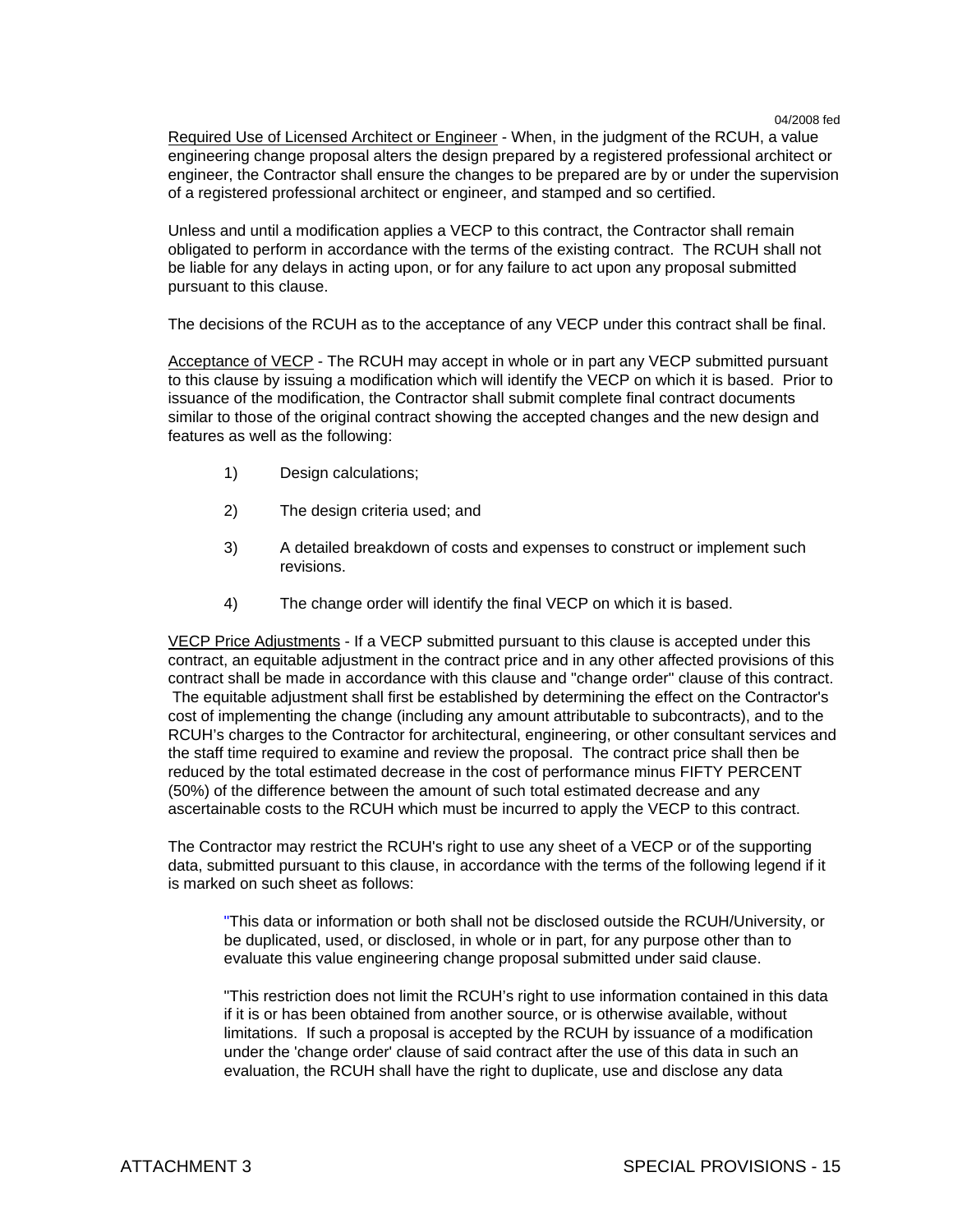pertinent to the proposal as accepted, in any manner and for any purpose whatsoever, and have others so do."

In the event of acceptance of a VECP, the RCUH shall have all rights to use, duplicate or disclose in whole or in part in any manner and for any purpose whatsoever, and to have or permit other to do so, any data or information or both reasonably necessary to fully utilize such proposal.

The Contractor shall submit with each VECP all required information and provide all additional information as may be required by the RCUH to evaluate and implement the VECP. The cost for preparing the VECP shall be the Contractor's responsibility, and any part of the Contractor's cost for implementing the change shall be due only when the proposal is accepted and change order issued.

If the services of the University's/RCUH's architects, engineers or contracted design professional is necessary to review and evaluate a VECP, the cost thereof shall be paid for by the Contractor.

Each VECP shall be evaluated as applicable to this contract, and past acceptance on another University's/RCUH's project for a similar item shall not be automatic grounds for approval.

The method by which the Contractor will share a portion of the cost savings from an accepted VECP shall be for this contract only, and no consideration shall be made for future acquisition, royalty type payment or collateral savings.

Contract modifications made as a result of this clause will state that they are made pursuant to it.

#### 37. SUBSTITUTION OF LISTED SUBCONTRACTORS

Substitution of listed subcontractor will be allowed only after contract award and only if the subcontractor:

- A. Fails, refuses or is unable to enter into a subcontract; or
- B. Becomes insolvent; or
- C. Has its contractor's license suspended or revoked; or
- D. Has defaulted or has otherwise breached the subcontract in connection with the subcontracted work; or
- E. Is unable to comply with the other requirements of law applicable to contractors, subcontractors and public works projects.

Requests to substitute a listed subcontractor shall be submitted to the Procurement Officer for approval and the General Contractor shall include:

- A. A copy of the subcontractor's written release request to the General Contractor (if applicable);
- B. A written release from the affected subcontractor acknowledging that it unconditionally is indemnifying the General Contractor, the RCUH and the University of Hawaii from any liens and/or claims which may be brought as a result of the requested change;

04/2008 fed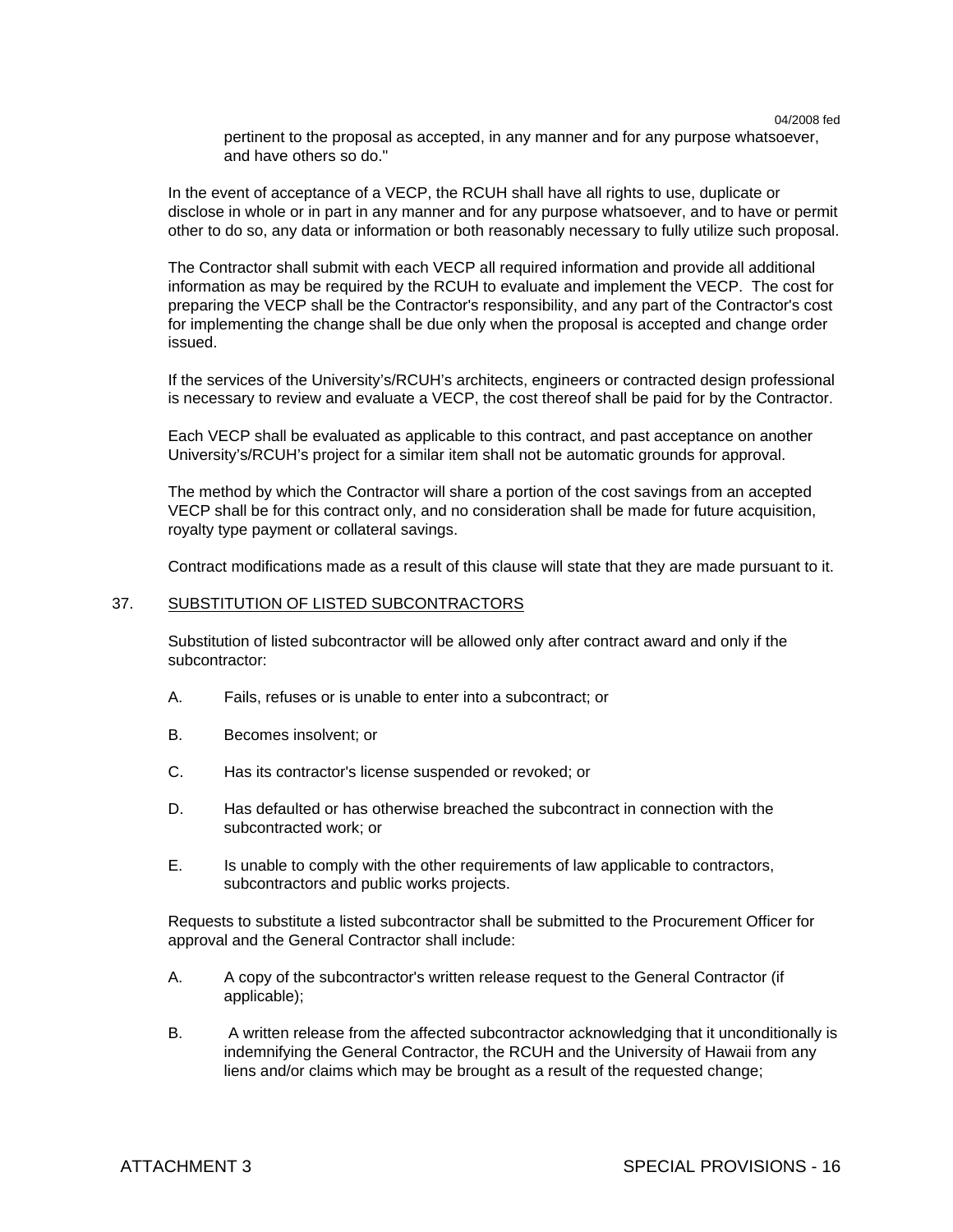- C. A written acknowledgement agreeing to hold the RCUH and the University harmless and to indemnify the University and the RCUH for all claims, liabilities, or damages whatsoever, including attorney's fees arising out of or related to the approval or disapproval of the substitution request;
- D. A written acknowledgement that the requested change shall be at no additional cost to the RCUH and the University; and
- E. A written acknowledgement that it will not use its request to change subcontractor(s) as a basis for requesting a time extension to the performance period specified in the contract.

### 38. PURCHASE ORDER

 The RCUH will issue a purchase order upon execution of contract in the amount specified in the contract.

### 39. BID SECURITY

If the total amount of the item(s) bid is \$25,000 or more, a bid security is required and shall be submitted in accordance with GENERAL PROVISION 8, BID SECURITY.

#### 40. MATERIAL SAFETY DATA SHEETS (MSDS)

The Contractor shall submit to the Technical Representative SIX (6) copies of the Material Safety Data Sheet (MSDS) for each chemical product prior to it being provided or used under this contract. No chemical products shall be provided or used without prior approval by the RCUH. MSDS's shall be submitted within TWO (2) weeks of the date of Notice to Proceed. Failure to submit MSDS's may result in suspension of work for which no additional compensation and/or extension of time will be granted or in cancellation of the contract.

### 41. CHANGES

- A. Change order The RCUH, at any time, and without notice to any surety, in a signed writing (field order or bulletin) designated or indicated to be a change order, may make changes in the work within the scope of the contract as may be found to be necessary or desirable. Such changes shall not invalidate the contract or release the sureties, and the Contractor will perform the work as changed, as though it had been part of the original contract. Minor changes in the work may be directed by the RCUH at no change in contract price or time.
- B. Adjustments of price Any adjustment in contract price made pursuant to this clause shall be in accordance with RCUH pricing guidelines. The final change order cost shall be subject to revision based on an audit by the RCUH of the Contractor's cost proposal. Failure of the parties to agree to the change order cost shall not excuse the Contractor from proceeding with the contract as changed.
- C. Cost or Pricing Data Upon request by the RCUH, with its cost proposal(s), Contractors shall submit supporting documentation (original invoices, quotations, bills of sale, cancelled checks, receipts, etc.) to substantiate substantive costs contained in the cost proposals for any change order work contemplated or performed. Upon request by the RCUH, Contractors shall also submit additional supporting documentation for line item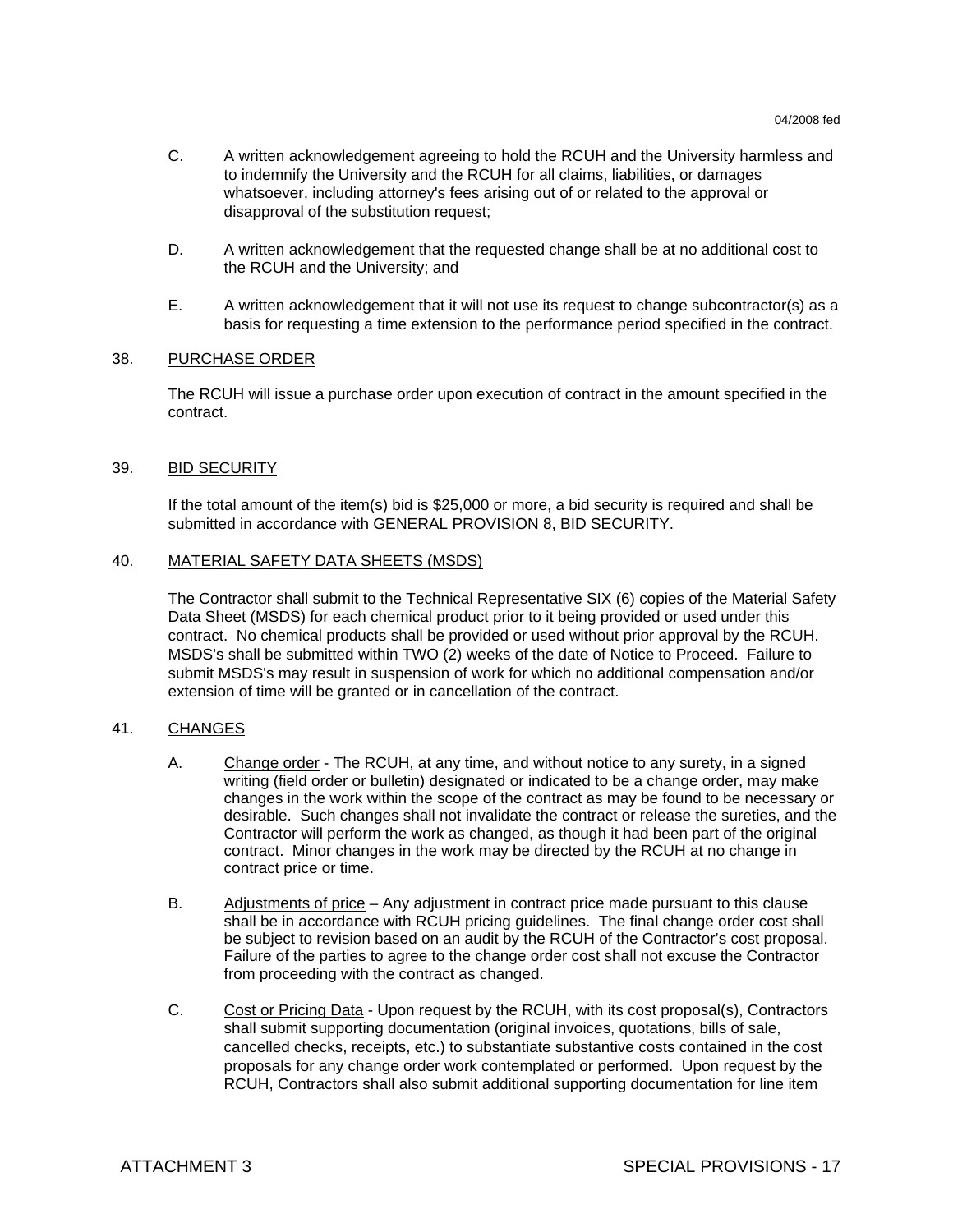costs which the RCUH deems questionable. If the Contractor refuses or fails to comply with such requests within the time specified by the RCUH, a finding of "unsatisfactory" shall be noted in the Contractor's overall performance evaluation and the RCUH may, by written notice to the Contractor, declare the Contractor to be in breach pursuant to Special Provision 48 Default, of the contract.

- D. Adjustments of time for performance If any change order results in a bona fide increase or decrease in the time required for performance of any part of the work under this contract, whether or not changed by the order, an adjustment shall be made and the contract modified in writing accordingly for the direct costs of the work as changes as the RCUH deems reasonable. The right of the Contractor to dispute the contract price or time or both shall not be waived by its performing the work, provided however, that it follows the notice requirements for disputes and claims established by the contract.
- E. Time period for claim Within THIRTY (30) days after receipt of a written change order under subparagraph 41.A, Change Order, unless the period is extended by the RCUH in writing, the Contractor shall file a notice of intent to assert a claim for an adjustment. The requirement for timely written notice cannot be waived and shall be a condition precedent to the assertion of a claim.
- F. Claim barred after final payment No claim by the Contractor for an adjustment hereunder shall be allowed if written notice is not given prior to final payment under this contract.
- G. Claims not barred In the absence of a change order, nothing in this clause shall restrict the Contractor's right to pursue a claim arising under the contract or for breach of contract.

### 42. SUSPENSION OF WORK

- A. Suspension of work order. The RCUH may, by written order, suspend the performance of the work, either in whole or in part for periods as it may deem necessary for any cause, including but not limited to:
	- 1) Weather or soil conditions considered unsuitable for prosecution of the work;
	- 2) Failure on the part of the Contractor to:
		- a) Correct conditions unsafe for the general public or for the workers;
		- b) Carry out orders given by the RCUH;
		- c) Perform the work in strict compliance with the provisions of the contract; or
		- d) Provide adequate supervision on the jobsite.
	- 3) Whenever a redesign that may affect the work is deemed necessary by the RCUH;
	- 4) Unacceptable noise or dust arising from the construction even if it does not violate any law or regulation; or
	- 5) The convenience of the RCUH.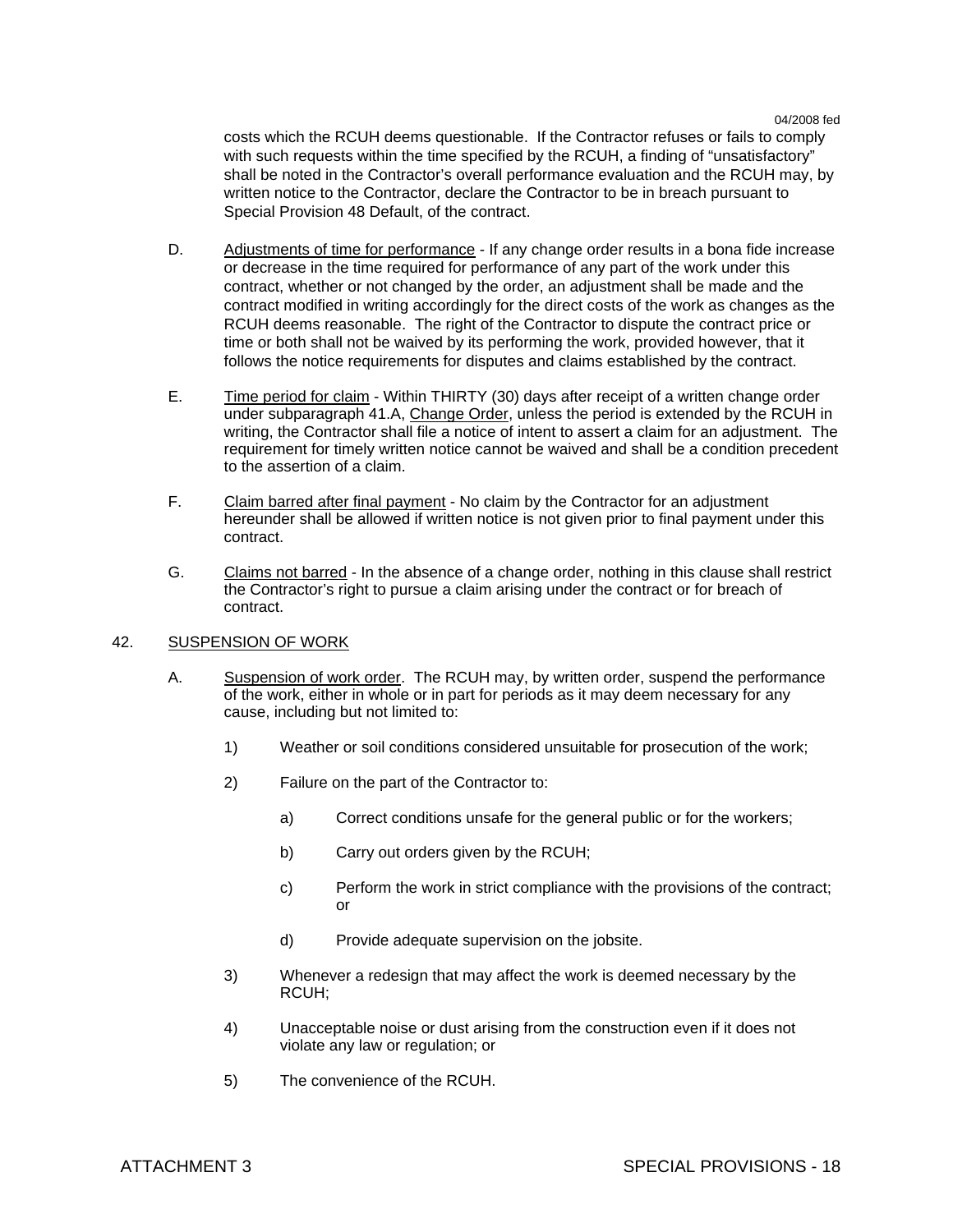- B. Partial and total suspension. Suspension of work on some but not all items of work shall be considered a "partial suspension." Suspension of work on all items shall be considered "total suspension." The period of suspension shall be computed from the date set out in the written order for work to cease until the date of the order for work to resume.
- C. Reimbursement to Contractor. In the event that the Contractor is ordered by the RCUH in writing as provided herein to suspend all work under the contract in accordance with above Paragraph A, subparagraphs (3), (4), or (5), the Contractor may be reimbursed for actual money expended towards the project during the period of suspension. No allowance will be made for anticipated profits.
- D. Cost adjustment. If the performance of all or part of the work is suspended for reasons beyond the control of the Contractor, an adjustment shall be made for any increase in the cost of performance of this contract (excluding profit) necessarily caused by such suspension, and the contract modified in writing accordingly. However, no adjustment shall be made under this clause for any suspension:
	- 1) To the extent that performance would have been so suspended, delayed, or interrupted by any other cause, including the fault or negligence of the Contractor; or
	- 2) For which an adjustment is provided for or excluded under any other provision of this contract.
- E. Claims for adjustment. Any adjustment in contract price made pursuant to this clause shall be determined in accordance with the provisions on changes and claims for adjustment. Claims for compensation shall be filed in writing with the RCUH within THIRTY (30) days after the date of the order to resume work or the claims will not be considered. Together with the claim, the Contractor shall submit substantiating documents covering the entire amount shown on the claim. The RCUH shall take the claim under consideration and may make such investigations as are deemed necessary and shall be the sole judge as to the equitability of the claim and its decision shall be final.
- F. No adjustment. No provision of this clause shall entitle the Contractor to any adjustments for delays due to failure of surety, for suspensions made at the request of the Contractor, for any delay required under the contract, for suspensions, either partial or whole, made by the RCUH under the provisions in Paragraph A, subparagraph (2).

# 43. DIFFERING SITE CONDITIONS

- A. Notification The Contractor shall promptly, and before such conditions are disturbed, notify the RCUH of:
	- 1) Subsurface or latent physical conditions at the site differing materially from those indicated in this contract; or
	- 2) Unknown physical conditions at this site, of an unusual nature, differing materially from those ordinarily encountered and generally recognized as inherent in work of the character provided for in this contract.
- B. Adjustments of price or time for performance After receipt of such notice, the RCUH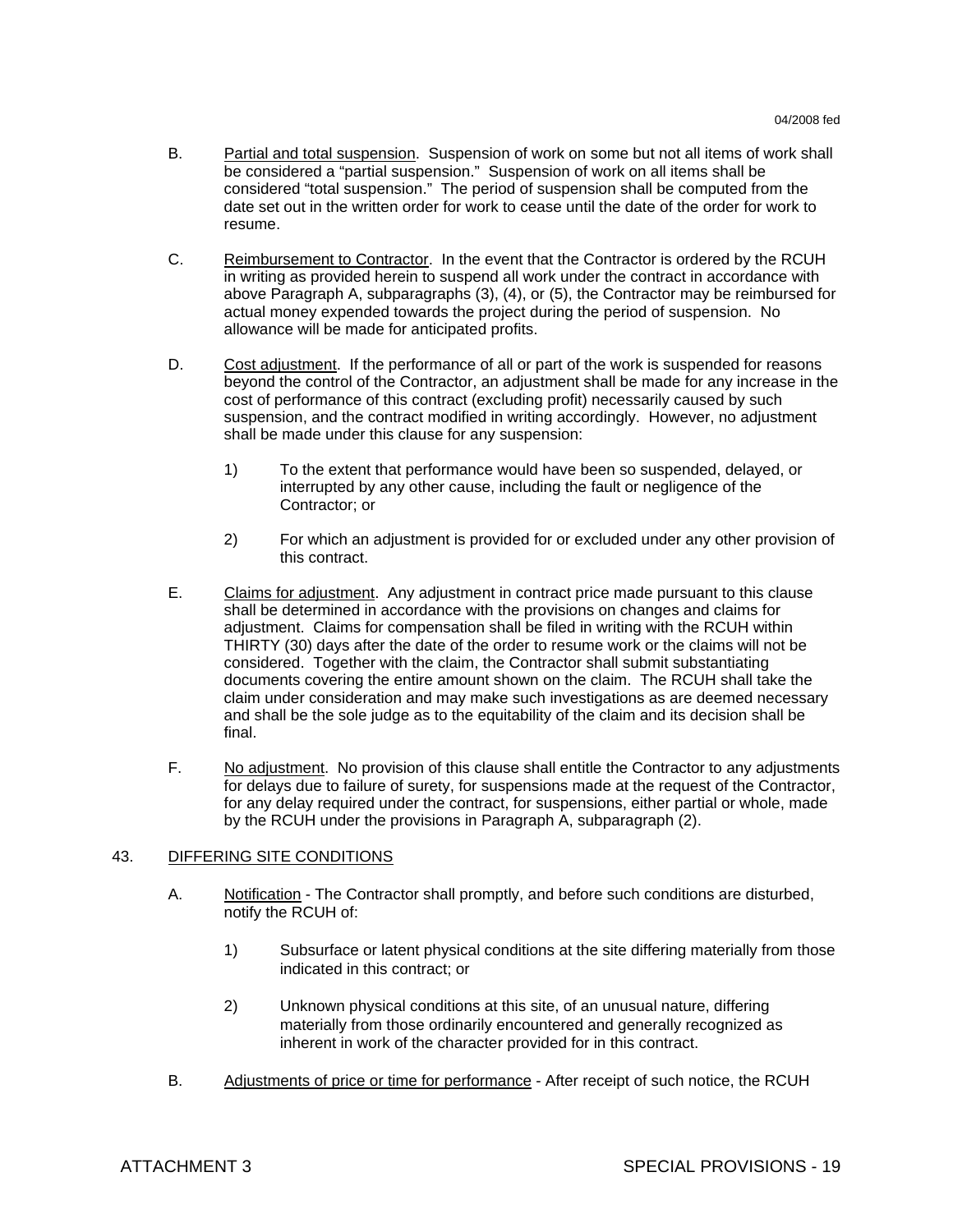shall promptly investigate the site, and if it is found that such conditions do materially so differ and cause an increase in the Contractor's cost of, or the time required for, performance of any part of the work under this contract, whether or not changed as a result of such conditions, an adjustment shall be made and the contract modified in writing accordingly. Any adjustment in contract price made pursuant to this clause shall be determined in accordance with the price adjustment clause of this contract.

- C. Timeliness of claim No claim of the Contractor under this clause shall be allowed unless the Contractor has given the notice required in this clause; provided, however, that the time prescribed therefore may be extended by the RCUH in writing.
- D. No claim after final payment No claim by the Contractor for an adjustment thereunder shall be allowed if asserted after final payment under this contract.
- E. Knowledge Nothing contained in this clause shall be grounds for an adjustment in compensation if the Contractor had actual knowledge of the existence of such conditions prior to the submission of bids.

# 44. DIFFERING SITE CONDITIONS – CONTRACTOR'S RESPONSIBILITY

 Except for subsurface and latent conditions, the Contractor accepts the conditions at the construction site as they eventually may be found to exist and warrants and represents that the contract can and will be performed under such conditions, and that all materials and equipment, labor, and other facilities required because of any differing conditions (physical or otherwise) shall be wholly at the Contractor's own cost and expense, anything in this contract to the contrary notwithstanding.

# 45. PRICE ADJUSTMENT FOR CONSTRUCTION CONTRACTS

- A. Price adjustment. Any adjustment in contract price pursuant to a change or claim in this contract shall be made in one or more of the following ways:
	- 1) By agreement on a fixed price adjustment before commencement of the pertinent performance;
	- 2) By unit prices specified in the contract or subsequently agreed upon before commencement of the pertinent performance;
	- 3) Whenever there is a variation in quantity for any work covered by any line item in the schedule of costs submitted by the Contractor pursuant to contractual prework submittal requirements, by the RCUH, at its discretion, adjusting the lump sum price proportionately;
	- 4) By the costs attributable to the event or situation covered by the change, plus appropriate profit or fee, all as specified in the contract or subsequently agreed upon before commencement of the pertinent performance;
	- 5) In such other manner as the parties may mutually agree upon before commencement of the pertinent performance or;
	- 6) In the absence of agreement between the two parties: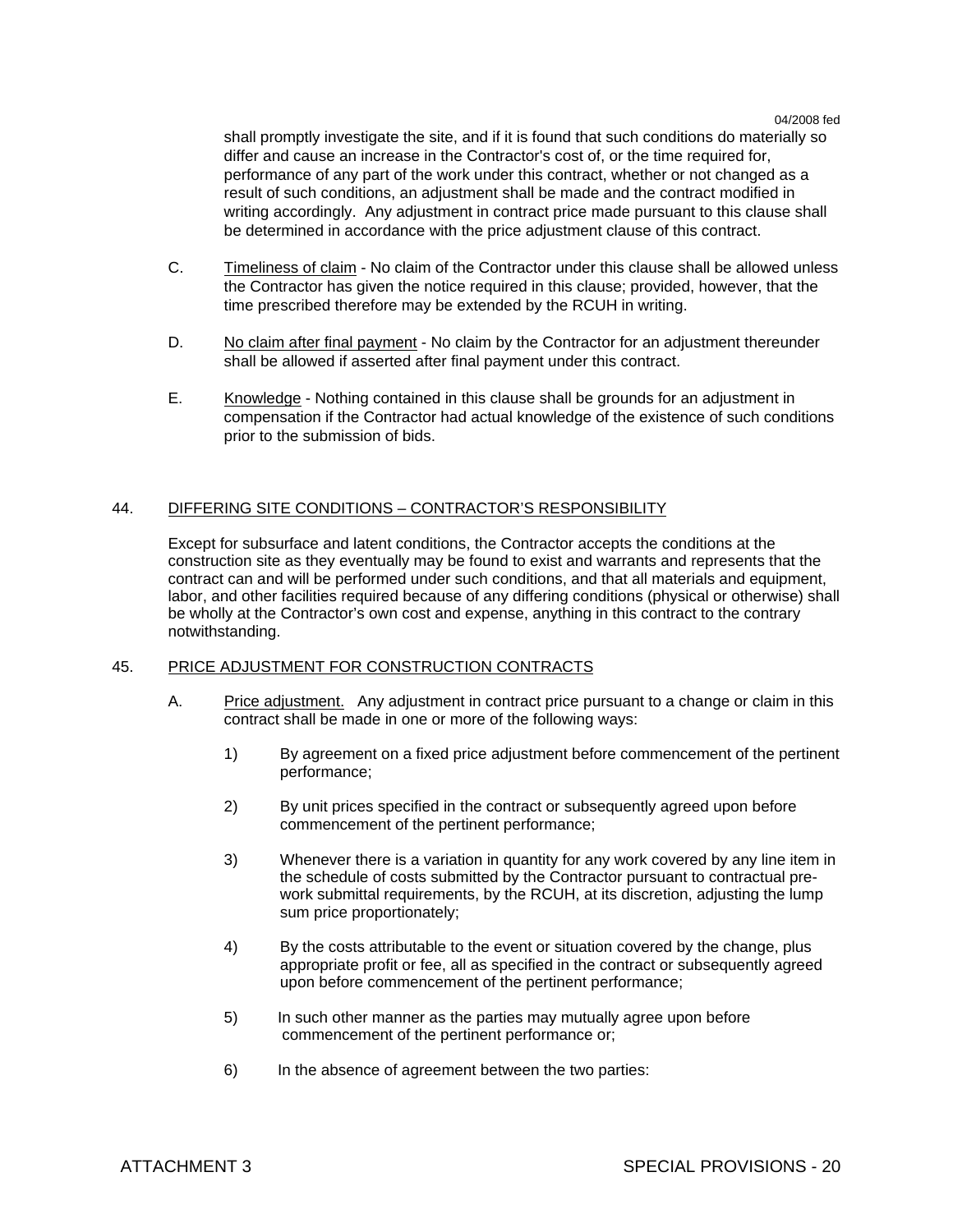- a. For change orders with a value not exceeding \$50,000 by documented actual costs of the work, allowing for overhead and profit as set forth in Section 45.C. A change order shall be issued within Fifteen (15) days of submission by the Contractor of proper documentation of completed force account work, whether periodic (conforming to the applicable billing cycle) or final. The RCUH shall return any documentation that is defective to the Contractor within Fifteen (15) days after receipt, with a statement identifying the defect or;
- b. For change orders with value exceeding \$50,000 by a unilateral determination by the RCUH of the reasonable and necessary costs attributable to the event or situation covered by the change, plus appropriate profit or fee, all as computed by the RCUH in accordance with applicable sections of Chapters 3-123 and 3-126 of the Hawaii Administrative Rules, and Section 45.C. When a unilateral determination has been made, a unilateral change order shall be issued within Ten (10) days. Upon receipt of the unilateral change order, if the Contractor does not agree with any of the terms or conditions, or the adjustment or nonadjustment of the contract time or contract price, the Contractor shall file a notice of intent to claim within Thirty (30) days after the receipt of the written unilateral change order. Failure to file a protest within the time specified shall constitute agreement on the part of the Contractor with the terms, conditions, amounts, and adjustments or nonadjustment of the contract time or the contract price set forth in the unilateral change order.
- B. Cost or Pricing Data. Contractor shall provide and certify cost or pricing data for any price adjustments subject to the provisions of Section 103D-312 H.R.S.
- C. Allowances for overhead and profit.
	- 1) In determining the cost or credit to the RCUH resulting from a change, the allowances for all overhead, extended overhead resulting from adjustments to contract time (including home office, branch office and field overhead, and related delay impact costs) and profit combined, shall not exceed the percentages set forth below:
		- (a) For the Contractor, for any work performed by its own labor forces, TWENTY PERCENT (20%) of the cost;
		- (b) For each subcontractor involved, for any work performed by its own forces, TWENTY PERCENT (20%) of the direct cost; and
		- (c) For the Contractor or any subcontractor, for work performed by their subcontractors, TEN PERCENT (10%) of the amount due the performing subcontractor.
	- 2) Not more than three (3) markup allowance line item additions not exceeding the maximum percentage shown above will be allowed for profit and overhead, regardless of the number of tier subcontractors.
	- 3) The allowance percentages will be applied to all credits and to the net increase of direct costs where work is added and deleted by the changes.
	- 4) Line-item pricing shall be consistent with and in accordance with the terms and conditions set forth in GENERAL PROVISIONS 30, FORCE ACCOUNT WORK.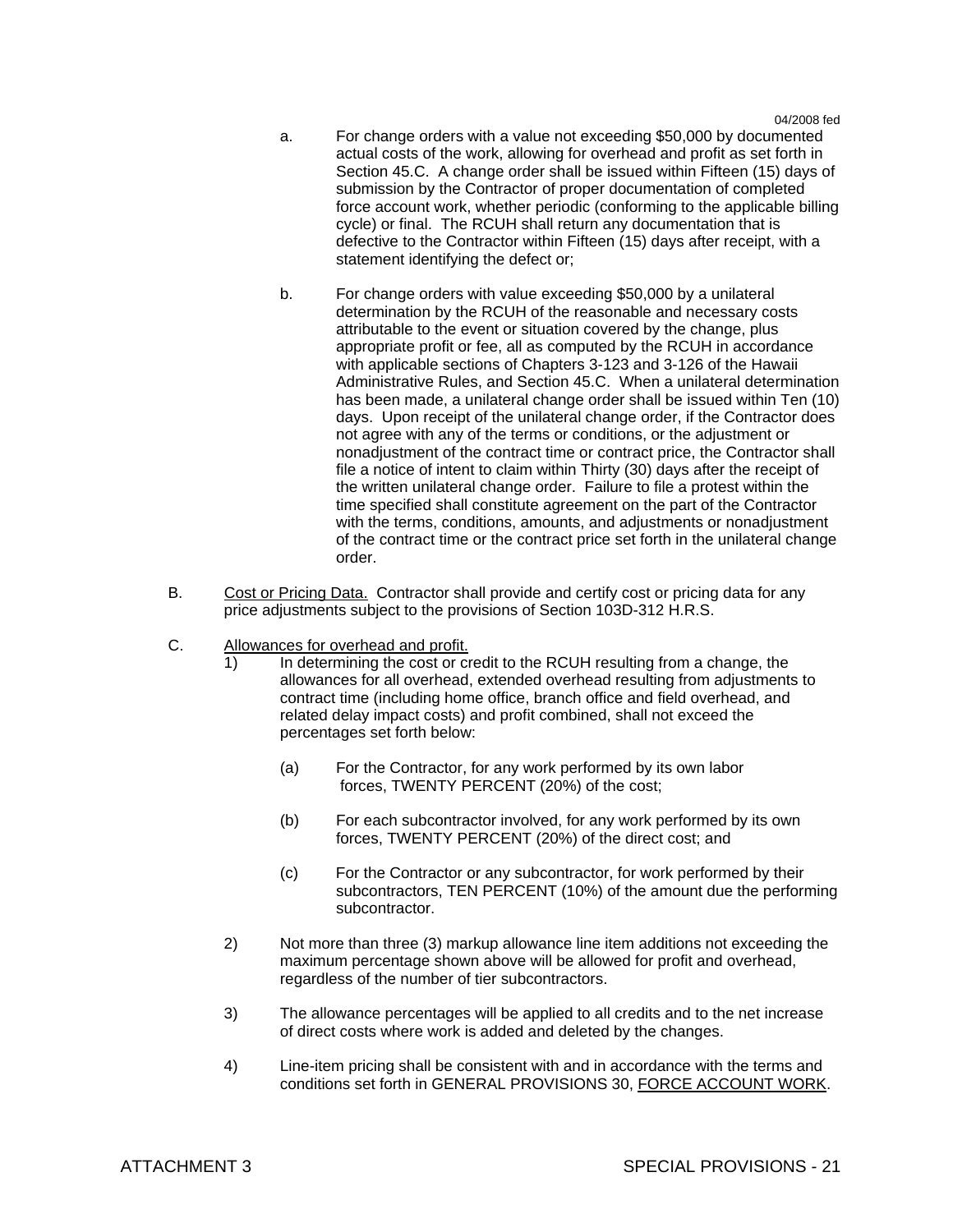#### 46. NOVATION OR CHANGE OF NAME

- A. No assignment. No RCUH contract is transferable, or otherwise assignable, without the written consent of the RCUH provided that a Contractor may assign monies receivable under a contract after due notice to the RCUH.
- B. Recognition of a successor in interest; assignment. When in the best interest of the RCUH, a successor in interest may be recognized in an assignment agreement in which the transferor, the transferee and the RCUH shall agree that:
	- 1) The transferee assumes all of the transferor's obligations;
	- 2) The transferor remains liable for all obligations under the contract but waives all rights under the contract as against the RCUH; and
	- 3) The transferor shall continue to furnish, and the transferee shall also furnish, all required bonds.
- C. Change of name. When a Contractor requests to change the name in which it holds a contract with the RCUH, the procurement officer responsible for the contract shall, upon receipt of a document indicating such change of name (for example, an amendment to the articles of incorporation of the corporation), enter into an agreement with the requesting Contractor to effect such a change of name. The agreement changing the name shall specifically indicate that no other terms and conditions of the contract are thereby changed.
- D. Reports. All change of name or novation agreements effected hereunder other than by the RCUH shall be reported to the RCUH withinTHIRTY (30) days of the date that the agreement becomes effective.
- E. Actions affecting more than one purchasing agency. Notwithstanding the provisions of Paragraph B, Recognition of a successor in interest; assignment; when a Contractor holds contracts with more than one University department, the novation or change of name assignments herein authorized shall be processed only through the Procurement Officer.

#### 47. CLAIMS BASED ON ORAL DIRECTIVES FOR CONSTRUCTION CONTRACTS

- A. Any oral order, direction, instruction, interpretation or determination from the RCUH which, in the opinion of the Contractor, causes any change, can be considered as a change only if the Contractor gives the RCUH written notice of its intent to treat such oral order, direction, instruction, interpretation or determination as a change directive. The written notice must be delivered to the RCUH before the Contractor acts in conformity with the oral order, direction, instruction, interpretation or determination, but not more than FIVE (5) days after delivery of the oral order to the Contractor. The written notice shall state the date, circumstances, whether a time extension will be requested, and source of the order that the Contractor regards as a change. The written notice may not be waived and shall be a condition precedent to the filing of a claim by the Contractor. Unless the Contractor acts in accordance with this procedure, any oral order shall not be treated as a change and the Contractor waives any claim for an increase in the contract time or contract price related to such work.
- B. Not more than FIVE (5) days after receipt of the written notice from the Contractor the RCUH shall issue a change order for the subject work if the RCUH agrees that it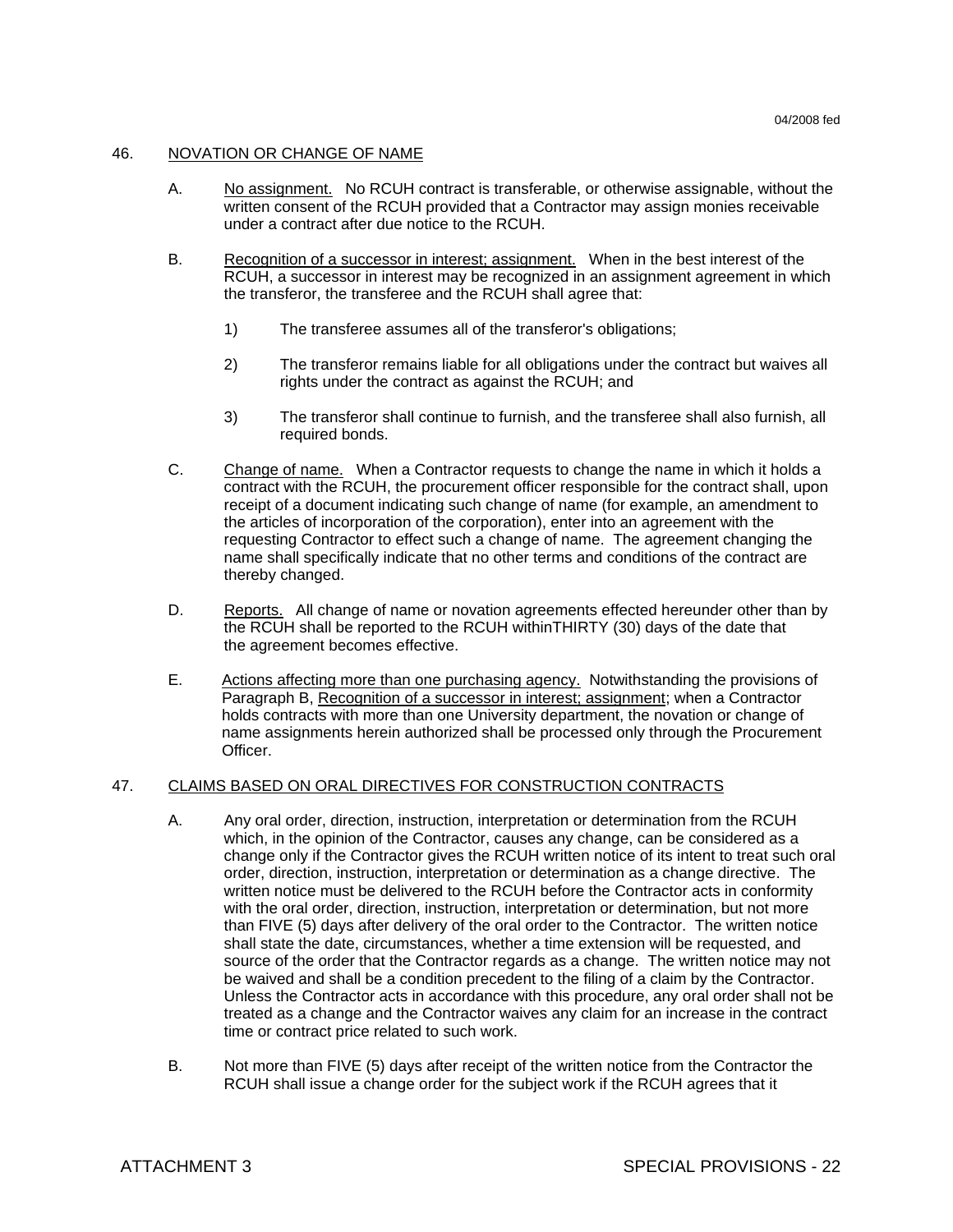constitutes a change. If no change order is issued in the time established, it shall be deemed a rejection of Contractor's claim for a change. If the Contractor objects to the RCUH's refusal to issue a change order, it shall file a written protest with the RCUH within THIRTY (30) days after delivery to the RCUH of the Contractor's written notice of its intention to treat the oral order as a change. In all cases the Contractor shall proceed with the work. The protest shall be determined as provided in the disputes and claims section of the contract.

# 48. DEFAULT, DELAY, AND TIME EXTENSION

- A. Default. If the Contractor refuses or fails to perform the work, or any separable part thereof, with such diligence as will assure its completion within the time specified in this contract, or any extension thereof, fails to complete said work within such time, or commits any other substantial breach of this contract, and further fails within SEVEN (7) consecutive calendar days after receipt of written notice from the RCUH to commence and continue correction of such refusal or failure with diligence and promptness, the RCUH may, by written notice to the Contractor, declare the Contractor in breach and terminate the Contractor's right to proceed with the work or such part of the work as to which there has been delay or other breach of contract. In the event the RCUH may take over the work and perform the same to completion, by contract or otherwise, and may take possession of, and utilize in completing the work, the materials, appliances, and plants as may be on the site of the work and necessary therefore. Whether or not the Contractor's right to proceed with the work is terminated, the Contractor and the Contractor's sureties shall be liable for any damage to the RCUH resulting from the Contractor's refusal or failure to complete the work within the specified time period.
- B. Liquidated damages upon termination. If fixed and agreed liquidated damages are provided in the contract, and if the RCUH so terminates the Contractor's right to proceed, the resulting damage will consist of the liquidated damages for the time as may be required for final completion of the work.
- C. Liquidated damages in absence of termination. If fixed and agreed liquidated damages are provided in the contract, and if the RCUH does not terminate the Contractor's right to proceed, the resulting damage will consist of liquidated damages until the work is completed or accepted.
- D. Time extension. The Contractor's right to proceed shall not be so terminated nor shall the Contractor be charged with resulting damage if:
	- 1) The delay in the completion of the work arises from causes such as: acts of God; acts of the public enemy; acts of the RCUH/UNIVERSITY and any other governmental entity in either a sovereign or contractual capacity; acts of another Contractor in the performance of a contract with the RCUH; fires; floods; epidemics; quarantine restrictions; strikes or other labor disputes; freight embargoes; unusually severe weather; delays of subcontractors due to causes similar to those set forth above; or shortage of materials; provided, however, that no extension of time will be granted for a delay caused by a shortage of materials, unless the Contractor furnishes to the RCUH proof that the Contractor has diligently made every effort to obtain such materials from all known sources, and further proof that the inability to obtain such materials when originally planned did in fact cause a delay in final completion of the entire work which could not be compensated for by revising the sequence of the Contractor's operations; and
	- 2) The Contractor, within TEN (10) days from the beginning of the delay (unless the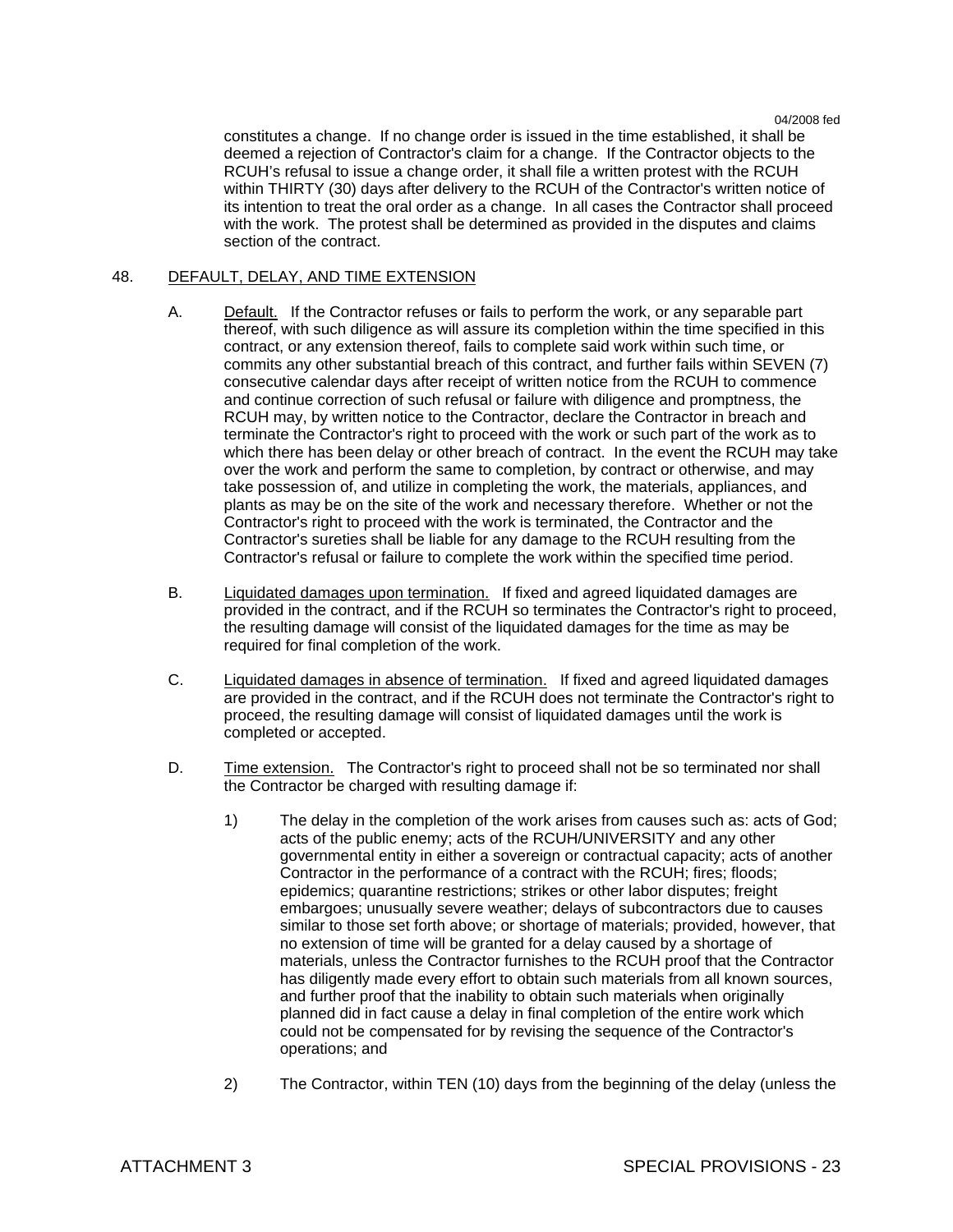RCUH grants a further period of time before the date of final payment under the contract), notifies the RCUH in writing of the causes of delay. The RCUH shall ascertain the facts and the extent of the delay and extend the time for completing the work when, in the judgment of the RCUH, the findings of fact justify such an extension.

 E. Additional rights and remedies. The rights and remedies of the RCUH provided in this contract are in addition to any other rights and remedies provided by law.

#### 49. TERMINATION FOR CONVENIENCE

- A. Terminations. The RCUH may, when the interest of RCUH so requires, terminate this contract in whole or in part, for the convenience of the RCUH. The RCUH shall give written notice of the termination to the Contractor specifying the part of the contract terminated and when termination becomes effective.
- B. Contractor's obligations. The Contractor shall incur no further obligations in connection with the terminated work and on the date set in the notice of termination the Contractor will stop work to the extent specified. The Contractor shall also terminate outstanding orders and subcontracts as they relate to the terminated work. The Contractor shall settle the liabilities and claims arising out of the termination of subcontracts and orders connected with the terminated work subject to the RCUH's approval. The RCUH may direct the Contractor to assign the Contractor's right, title, and interest under terminated orders or subcontracts to the RCUH. The Contractor must still complete the work not terminated by the notice of termination and may incur obligations as necessary to do so.
- C. Right to construction and goods. The RCUH may require the Contractor to transfer title and deliver to the RCUH in the manner and to the extent directed by the RCUH:
	- 1) Any completed construction; and
	- 2) The partially completed construction, goods, materials, parts, tools, dies, jigs, fixtures, plans, drawings, information, and contract rights (hereinafter called "construction material") as the Contractor has specifically produced or specially acquired for the performance of the terminated part of this contract.

 The Contractor shall protect and preserve property in the possession of the Contractor in which the RCUH has an interest. If the RCUH does not exercise this right, the Contractor shall use best efforts to sell such construction, goods, and construction materials in accordance with the standards of Section 490:2-706, HRS. This in no way implies that the RCUH has breached the contract by exercise of the termination for convenience clause.

### D. Compensation.

- 1) The Contractor shall submit a termination claim specifying the amounts due because of the termination for convenience together with cost or pricing data, bearing on such claim. If the Contractor fails to file a termination claim within one (1) year from the effective date of termination, the RCUH may pay the contractor, if at all, an amount set in accordance with subparagraph (3), item (b).
- 2) The RCUH and the Contractor may agree to a settlement provided the Contractor has filed a termination claim supported by cost or pricing data submitted as required and that the settlement does not exceed the total contract price plus settlement costs reduced by payments previously made by the RCUH,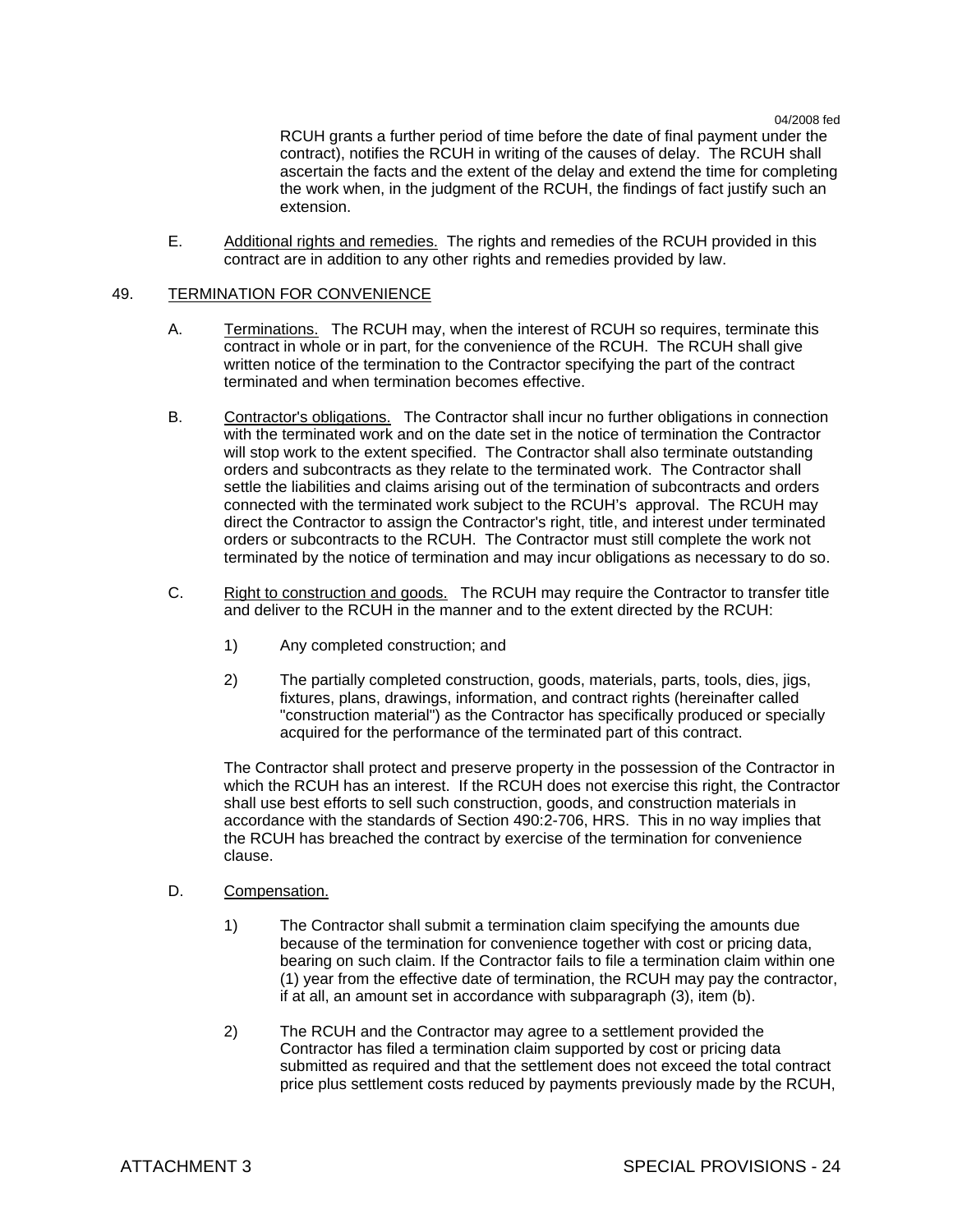the proceeds of any sales of construction, goods, and construction materials under clause subparagraph (3), item (c), and the contract price of the work not terminated.

- 3) Absent complete agreement under subparagraph (2), the RCUH shall pay the Contractor the following amounts, provided payments under subparagraph (2) shall not duplicate payments under this paragraph, for the total (without duplication of any items) of:
	- a) The cost of all contract work performed prior to the effective date of the notice of termination work plus a FIVE PERCENT (5%) markup on actual direct costs on such portion of the work (the markup shall not include anticipatory profit or consequential damages) less amounts paid or to be paid for completed portions of the work; provided, however, that if it appears that the Contractor would have sustained a loss if the entire contract would have been completed, no markup shall be allowed or included and the amount of compensation shall be reduced to reflect the anticipated rate of the loss;
	- b) Subject to the prior approval of the RCUH, the costs of settling and paying claims arising out of the termination of subcontracts or orders pursuant to Paragraph B, Contractor's obligations. Subcontractors shall be entitled to a markup of no more than TEN PERCENT (10%) on direct costs incurred to the date of termination. These costs must not include cost paid in accordance with subparagraph (3), item (a) and;
	- c) The total sum to be paid the Contractor under this paragraph shall not exceed the total contract price reduced by the amount of any sales of construction, goods, and construction materials under Paragraph C, Right to construction and goods, and the contract price of work not terminated.
- 4) Cost claimed, agreed to, or established under subparagraphs (2) and (3) of this clause shall be in accordance generally accepted cost principles.

# 50. PERFORMANCE EVALUATION REPORT

A. Overall Evaluation of Contractor

A Contractor's overall evaluation includes the performance of its subcontractors and shall be based on the following performance elements using either "outstanding" or "satisfactory" or "unsatisfactory" as an evaluation finding:

- 1) Performance Elements
	- a) Compliance with the submittals requirement(s) (i.e., schedules, shop drawings, daily reports, payroll affidavits, closing documents, etc.) and the associated deadline(s) specified in the IFB/RFP.
	- b) Effectiveness of management (i.e., during the course of construction, the Contractor provided on the job site a foreman familiar with the project's requirements; Contractor exhibited control of his subcontractors.)
	- c) Adherence to the approved work schedule by Contractor and its subcontractors.
	- d) Cooperation and timely response in resolving any project issue(s) raised by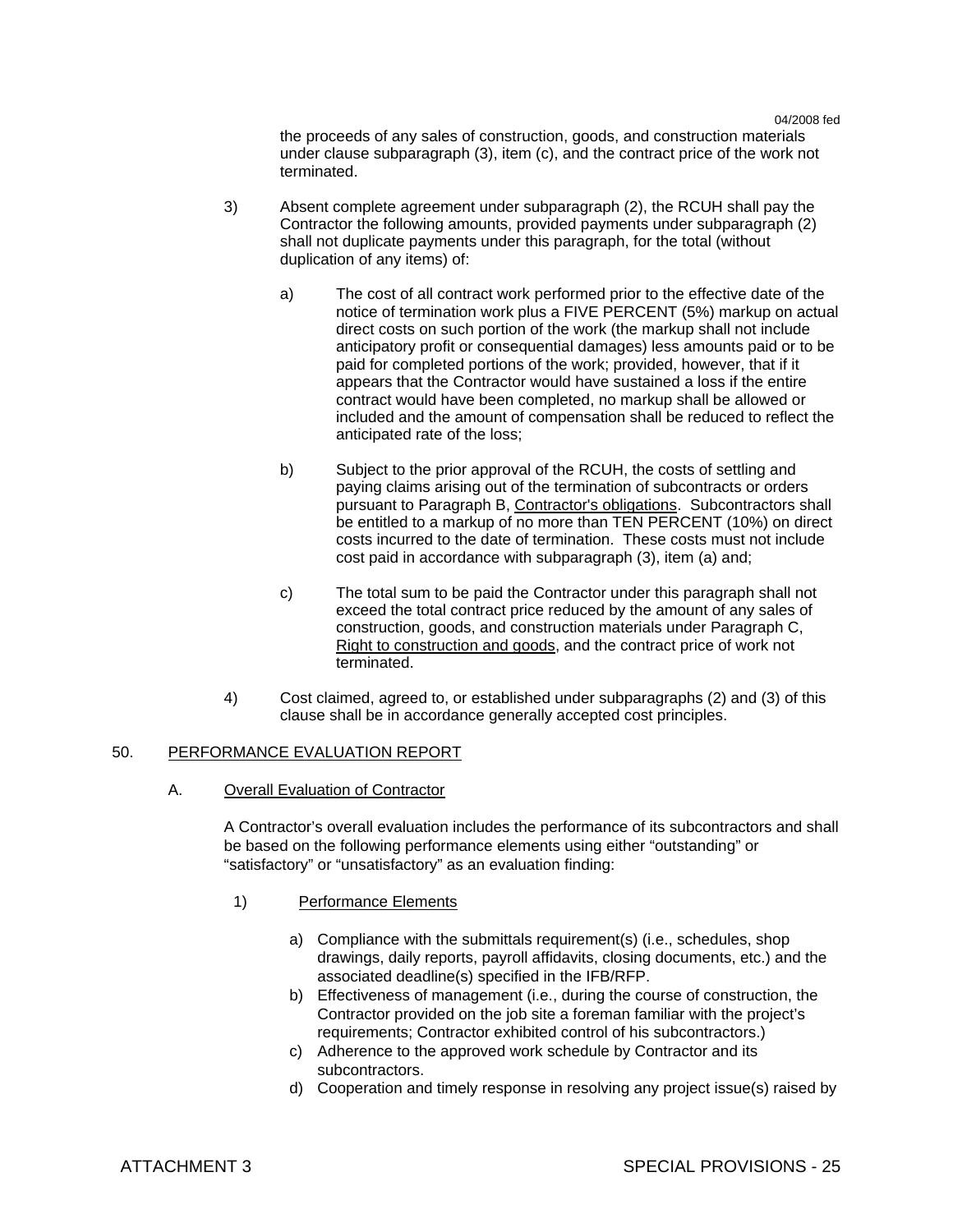the RCUH (i.e., questions, problems, change orders, etc.) within the time specified by the RCUH for such matter(s).

- e) Quality of work (i.e., adherence to performance specifications and quality control standards specified for the project; extent of punch-list reasonable for size/type of project).
- f) Understanding of project requirements to minimize the submission of RFIs and/or change order requests.
- g) Timely Performance (i.e., Contractor achieved project completion by the contract completion date; Contractor completed all punch-list items by the deadline specified by the RCUH).
- h) Compliance with Labor Standards
- i) Compliance with Safety Standards
- 2) Overall Evaluation

 If a performance rating of "unsatisfactory" is given to a Contractor for any THREE (3) elements noted above, the Contractor shall be assigned an overall evaluation rating of "unsatisfactory."

 An overall "unsatisfactory" rating shall also apply to any other company which the Contractor's Officers or Directors or Responsible Managing Employee(s) or Managing Partner(s) or Partner(s) are listed by the DCCA as holding similar titles/positions.

# B. Revision(s) to Performance Evaluation Report During Warranty Period(s)

Following the date of project acceptance, if a Contractor fails to satisfactorily respond to and complete any warranty work requested by the RCUH during the period such warranty(ies) is/are in effect, the RCUH reserves the right to downgrade the Contractor's overall rating. Such action shall be without prejudice to any other remedy or right of action available to the University.

# 51. COMPLAINTS AND PROTESTS

- A. Complainants should seek resolution of their complaints initially with the Procurement Officer. Such complaints should be made in writing.
- B. Protests shall be made in writing to the Procurement Officer within FIVE (5) working days after the protester knows or should have known of the facts giving rise thereto. A protest of an award or proposed award shall in any event be submitted in writing within FIVE (5) working days after the posting of the award of the contract. No protest based upon the content of the solicitation shall be considered unless it is submitted in writing prior to the date set for the receipt of offers. Protests filed after the applicable filing periods shall not be considered.
- C. Protestors may file a protest on any phase of solicitation or award including but not limited to specifications preparation, bid solicitation, award, or disclosure of information marked confidential in the bid or offer.
- D. To expedite handling of protests, the envelope should be labeled "Protest" and either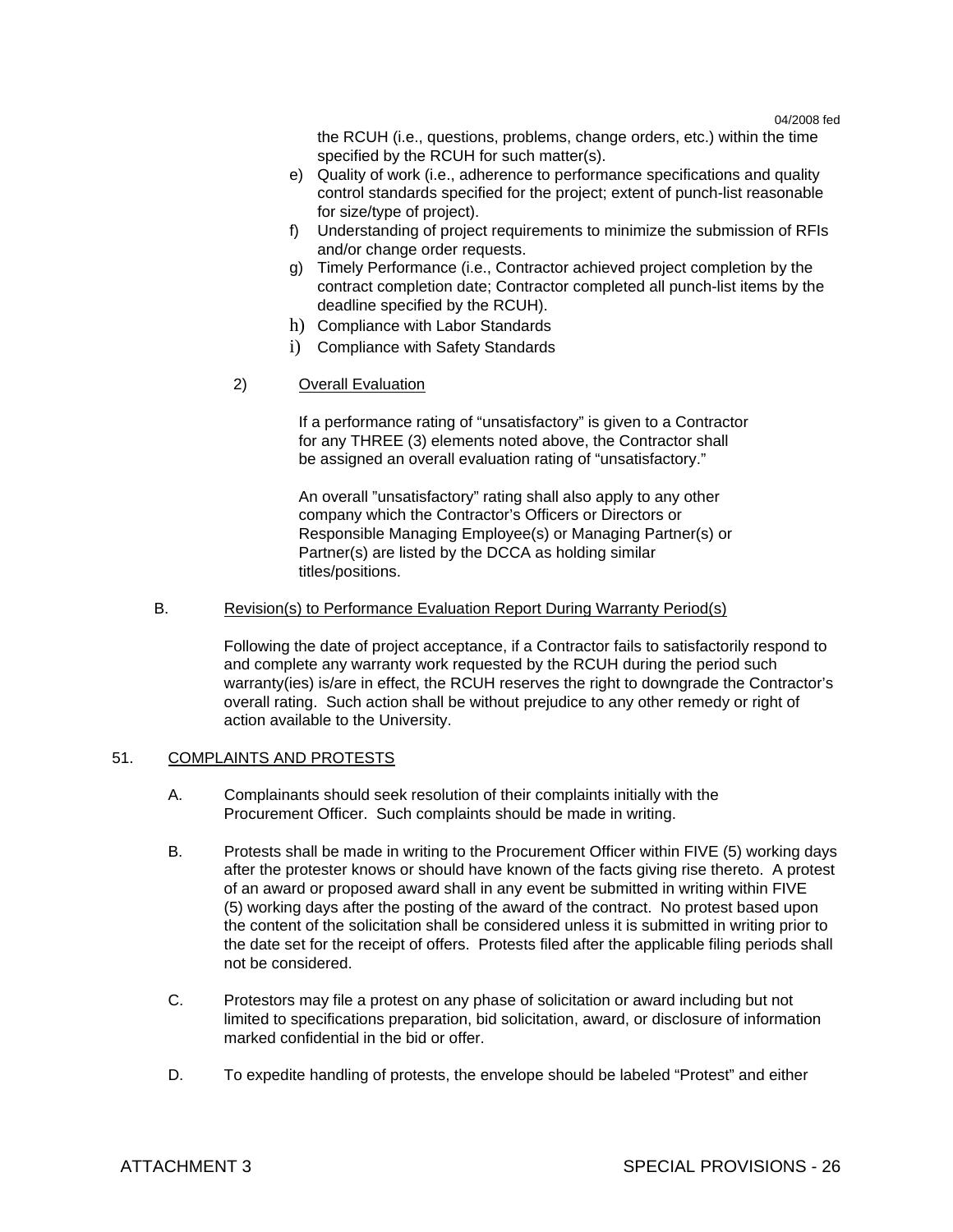served personally or sent by registered or certified mail, return receipt requested to the Procurement Officer. The written protest shall include as a minimum the following:

- 1) The name and address of the protestor;
- 2) Appropriate identification of the procurement, and, if a contract has been awarded, its number;
- 3) A statement of reasons for the protest; and
- 4) Supporting exhibits, evidence, or documents to substantiate any claims unless not available within the filing time in which case the expected availability date shall be indicated.
- E. Protests concerning a procurement action shall be decided by the Executive Director or designee in accordance with applicable law.

### 52. VARIATIONS IN ESTIMATED QUANTITIES

 Where the quantity of a pay item in this contract is an estimated quantity and where the actual quantity of such pay item varies more than FIFTEEN PERCENT (15%) above or below the estimated quantity stated in this contract, an adjustment in the contract price shall be made upon demand of either party. If the quantity variation is such as to cause an increase in the time necessary for completion, the RCUH shall, upon receipt of a timely written request for an extension of time, prior to final payment of the contract, ascertain the facts and make such adjustment for extending the completion date as in the judgment of the RCUH the findings justify. Any adjustment in contract price shall be determined in accordance with the price adjustment provisions of this contract.

#### 53. RETAINAGE

 The RCUH shall retain a portion of the amount due under the contract to the Contractor, to ensure the proper performance of the contract.

- A. The sum withheld by the RCUH from the Contractor shall not exceed FIVE PERCENT (5%) of the total amount due the Contractor and that after FIFTY PERCENT (50%) of the contract is completed and progress is satisfactory, no additional sum shall be withheld; provided further that if progress is not satisfactory, the RCUH may continue to withhold as retainage, sums not exceeding FIVE PERCENT (5%) of the amount due the Contractor.
- B. The retainage shall not include sums deducted as liquidated damages from monies due or that may become due the Contractor under the contract.
- C. General Obligation Bonds The Contractor may withdraw retainage monies in whole or in part by providing a general obligation bond of the State or its political subdivisions suitable to the RCUH. The Contractor shall endorse over to the RCUH and deposit with the RCUH any general obligation bond suitable to the RCUH, but in no case with a face value less than the value established by law, of the amount to be withdrawn. The RCUH may sell the bond and use the proceeds in the same way as it may use monies directly retained from progress payments or the final payment.
- D. Any retainage provided for in this section or requested to be withheld by the Contractor shall be held by the RCUH.